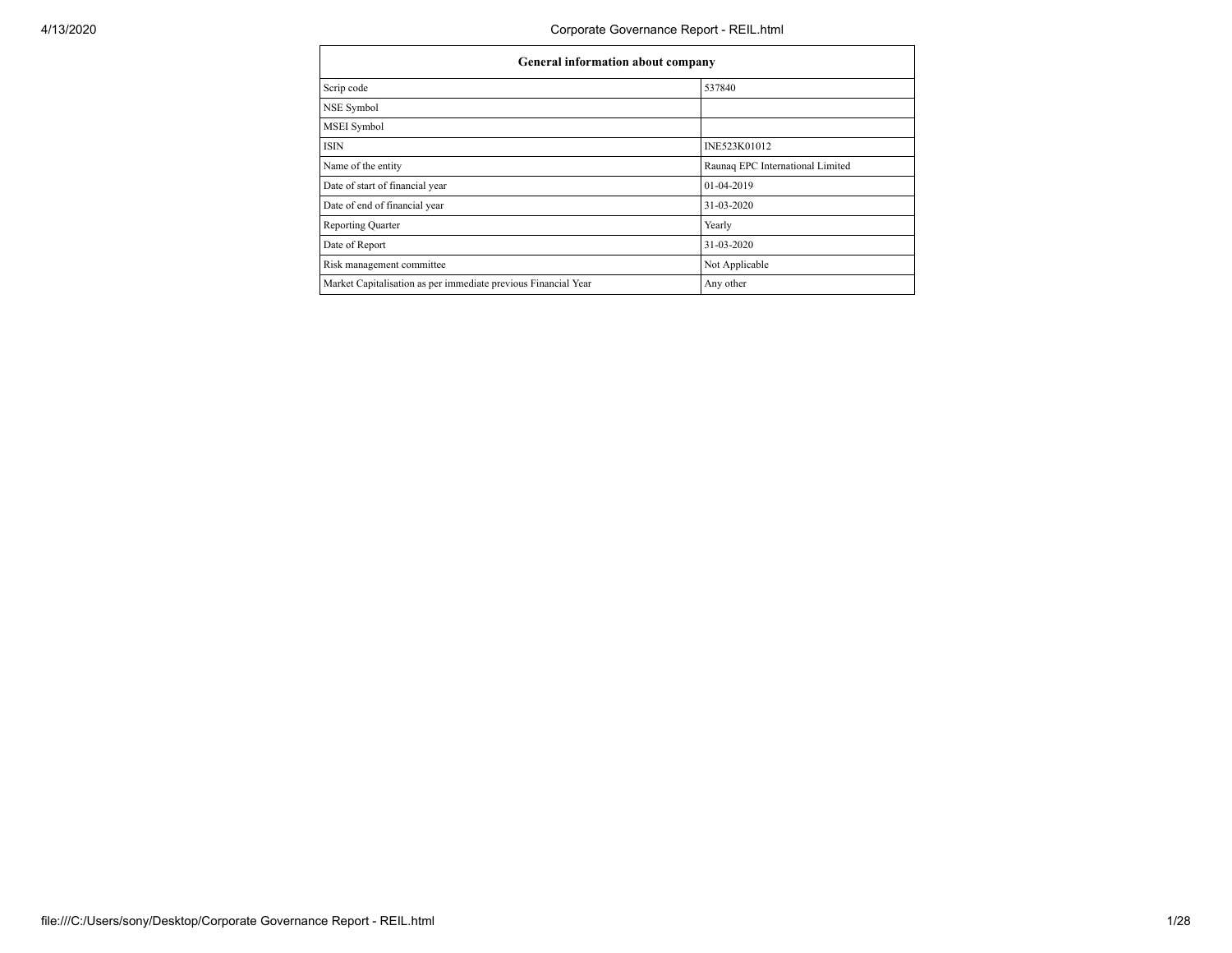|    |                      |                            |            |            |                                                |                            |                               |                          |                                                                                                      |                                             | <b>Annexure I</b>                                        |                            |                      |                                            |                                                                                                                                                |                                                                                                                                                                   |                                                                                                                                                                          |                                                                                                                                                                                                         |                                      |                                             |
|----|----------------------|----------------------------|------------|------------|------------------------------------------------|----------------------------|-------------------------------|--------------------------|------------------------------------------------------------------------------------------------------|---------------------------------------------|----------------------------------------------------------|----------------------------|----------------------|--------------------------------------------|------------------------------------------------------------------------------------------------------------------------------------------------|-------------------------------------------------------------------------------------------------------------------------------------------------------------------|--------------------------------------------------------------------------------------------------------------------------------------------------------------------------|---------------------------------------------------------------------------------------------------------------------------------------------------------------------------------------------------------|--------------------------------------|---------------------------------------------|
|    |                      |                            |            |            |                                                |                            |                               |                          | Annexure I to be submitted by listed entity on quarterly basis                                       |                                             |                                                          |                            |                      |                                            |                                                                                                                                                |                                                                                                                                                                   |                                                                                                                                                                          |                                                                                                                                                                                                         |                                      |                                             |
|    |                      |                            |            |            |                                                |                            |                               |                          |                                                                                                      |                                             | I. Composition of Board of Directors                     |                            |                      |                                            |                                                                                                                                                |                                                                                                                                                                   |                                                                                                                                                                          |                                                                                                                                                                                                         |                                      |                                             |
|    |                      |                            |            |            |                                                |                            |                               |                          | Disclosure of notes on composition of board of directors explanatory                                 |                                             |                                                          |                            |                      |                                            |                                                                                                                                                |                                                                                                                                                                   |                                                                                                                                                                          |                                                                                                                                                                                                         |                                      |                                             |
|    |                      |                            |            |            |                                                |                            |                               |                          |                                                                                                      |                                             | Wether the listed entity has a Regular Chairperson   Yes |                            |                      |                                            |                                                                                                                                                |                                                                                                                                                                   |                                                                                                                                                                          |                                                                                                                                                                                                         |                                      |                                             |
|    |                      |                            |            |            |                                                |                            |                               |                          |                                                                                                      |                                             | Whether Chairperson is related to MD or CEO Yes          |                            |                      |                                            |                                                                                                                                                |                                                                                                                                                                   |                                                                                                                                                                          |                                                                                                                                                                                                         |                                      |                                             |
| Sr | Title<br>(Mr)<br>Ms) | Name of<br>the<br>Director | PAN        | <b>DIN</b> | Category 1<br>of directors                     | Category 2<br>of directors | Category<br>3 of<br>directors | Date<br>of<br>Birth      | Whether<br>special<br>resolution<br>passed?<br>[Refer Reg.<br>$17(1A)$ of<br>Listing<br>Regulations] | Date of<br>passing<br>special<br>resolution | <b>Initial Date</b><br>of<br>appointment                 | Date of Re-<br>appointment | Date of<br>cessation | Tenure<br>of<br>director<br>(in<br>months) | No of<br>Directorship<br>in listed<br>entities<br>including<br>this listed<br>entity (Refer<br>Regulation<br>17A of<br>Listing<br>Regulations) | No of<br>Independent<br>Directorship<br>in listed<br>entities<br>including<br>this listed<br>entity (Refer<br>Regulation<br>$17A(1)$ of<br>Listing<br>Regulations | Number of<br>memberships<br>in Audit/<br>Stakeholder<br>Committee(s)<br>including this<br>listed entity<br>(Refer<br>Regulation<br>$26(1)$ of<br>Listing<br>Regulations) | No of post of<br>Chairperson in<br>Audit/<br>Stakeholder<br>Committee<br>held in listed<br>entities<br>including this<br>listed entity<br>(Refer<br>Regulation<br>$26(1)$ of<br>Listing<br>Regulations) | Notes for<br>not<br>providing<br>PAN | Notes for<br>not<br>providing<br><b>DIN</b> |
|    | $1$ Mr               | Surinder<br>Paul<br>Kanwar | AAFPK8732L | 00033524   | Executive<br>Director                          | Chairperson MD             |                               | $28 -$<br>$07 -$<br>1952 | NA                                                                                                   |                                             | 21-06-1989                                               | 01-10-2017                 |                      | 60                                         | $\overline{2}$                                                                                                                                 | $\Omega$                                                                                                                                                          |                                                                                                                                                                          | $\Omega$                                                                                                                                                                                                |                                      |                                             |
|    | $2$ Mr               | Sachit<br>Kanwar           | AIHPK0510E | 02132124   | Executive<br>Director                          | Not<br>Applicable          | MD                            | $01 -$<br>$11-$<br>1982  | NA                                                                                                   |                                             | 23-03-2009                                               | 01-06-2016                 |                      | 60                                         |                                                                                                                                                | $\Omega$                                                                                                                                                          |                                                                                                                                                                          | $\Omega$                                                                                                                                                                                                |                                      |                                             |
|    | $3$ Mr               | Sanjeev<br>Kumar           | AAJPK4762A | 00364416   | Non-<br>Executive -<br>Independent<br>Director | Not<br>Applicable          |                               | $05 -$<br>$01 -$<br>1959 | NA                                                                                                   |                                             | 25-05-2006                                               | 30-07-2015                 |                      | 60                                         |                                                                                                                                                |                                                                                                                                                                   | $\overline{2}$                                                                                                                                                           |                                                                                                                                                                                                         |                                      |                                             |
|    | 4 Mr                 | Pradeep<br>Kumar<br>Mittal | AGDPM8933F | 00165315   | Non-<br>Executive -<br>Independent<br>Director | Not<br>Applicable          |                               | $10-$<br>$08 -$<br>1953  | NA                                                                                                   |                                             | 31-07-2003                                               | 03-08-2016                 |                      | 60                                         |                                                                                                                                                |                                                                                                                                                                   |                                                                                                                                                                          |                                                                                                                                                                                                         |                                      |                                             |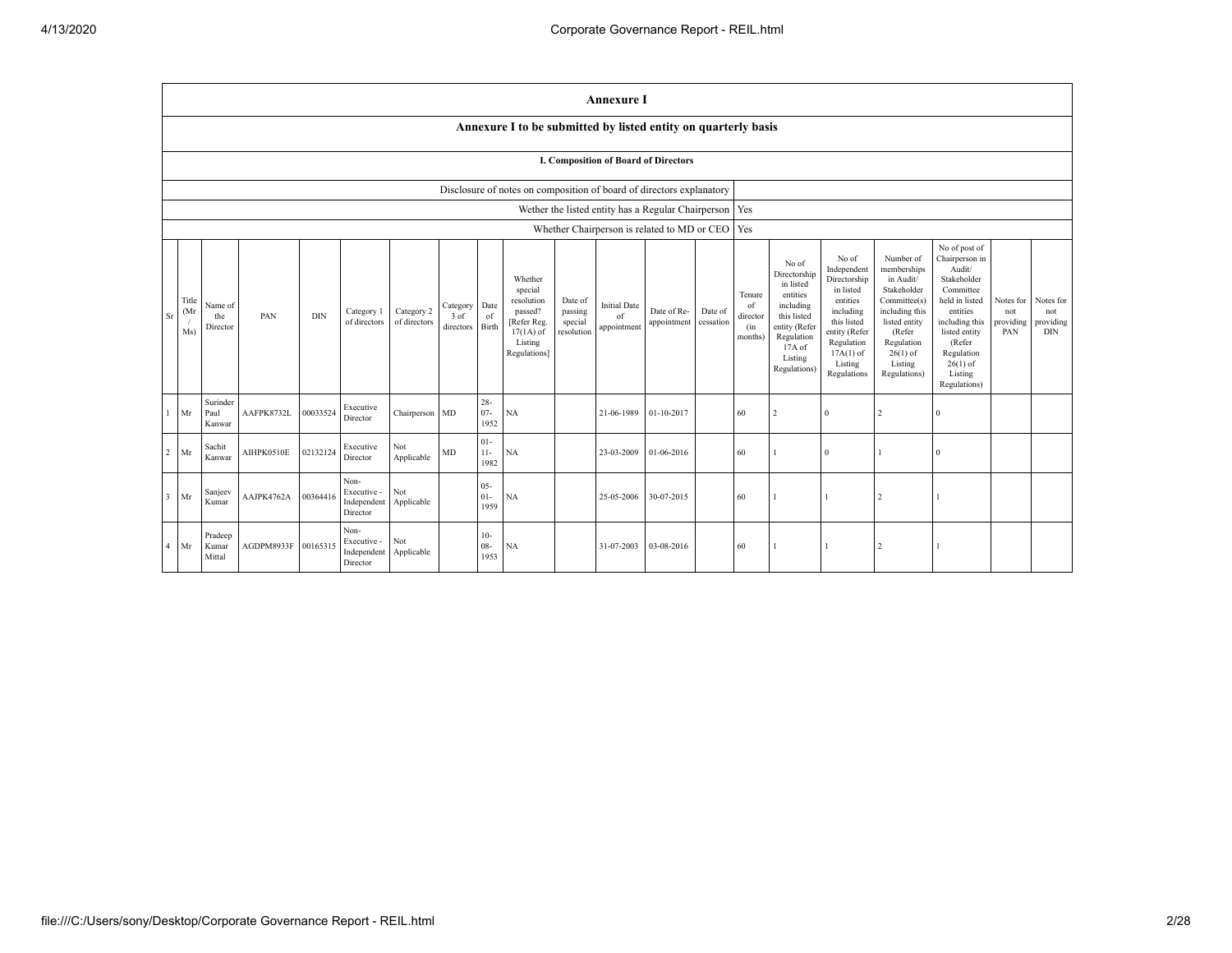|        |                     |                               |                     |            |                                                       |                                        |                   |                          | I. Composition of Board of Directors                                                                 |                                             |                                          |                            |                      |                                            |                                                                                                                                                |                                                                                                                                                                      |                                                                                                                                                                          |                                                                                                                                                                                                            |            |                                                                 |
|--------|---------------------|-------------------------------|---------------------|------------|-------------------------------------------------------|----------------------------------------|-------------------|--------------------------|------------------------------------------------------------------------------------------------------|---------------------------------------------|------------------------------------------|----------------------------|----------------------|--------------------------------------------|------------------------------------------------------------------------------------------------------------------------------------------------|----------------------------------------------------------------------------------------------------------------------------------------------------------------------|--------------------------------------------------------------------------------------------------------------------------------------------------------------------------|------------------------------------------------------------------------------------------------------------------------------------------------------------------------------------------------------------|------------|-----------------------------------------------------------------|
|        |                     |                               |                     |            |                                                       |                                        |                   |                          | Disclosure of notes on composition of board of directors explanatory                                 |                                             |                                          |                            |                      |                                            |                                                                                                                                                |                                                                                                                                                                      |                                                                                                                                                                          |                                                                                                                                                                                                            |            |                                                                 |
|        |                     |                               |                     |            |                                                       |                                        |                   |                          | Wether the listed entity has a Regular Chairperson                                                   |                                             |                                          |                            |                      |                                            |                                                                                                                                                |                                                                                                                                                                      |                                                                                                                                                                          |                                                                                                                                                                                                            |            |                                                                 |
| Sr     | Title<br>(Mr<br>Ms) | Name of the<br>Director       | PAN                 | <b>DIN</b> | Category 1<br>of directors                            | Category 2 Category<br>of<br>directors | 3 of<br>directors | Date<br>of<br>Birth      | Whether<br>special<br>resolution<br>passed?<br>[Refer Reg.<br>$17(1A)$ of<br>Listing<br>Regulations] | Date of<br>passing<br>special<br>resolution | <b>Initial Date</b><br>of<br>appointment | Date of Re-<br>appointment | Date of<br>cessation | Tenure<br>of<br>director<br>(in<br>months) | No of<br>Directorship<br>in listed<br>entities<br>including<br>this listed<br>entity (Refer<br>Regulation<br>17A of<br>Listing<br>Regulations) | No of<br>Independent<br>Directorship<br>in listed<br>entities<br>including<br>this listed<br>entity<br>(Refer<br>Regulation<br>$17A(1)$ of<br>Listing<br>Regulations | Number of<br>memberships<br>in Audit/<br>Stakeholder<br>Committee(s)<br>including this<br>listed entity<br>(Refer<br>Regulation<br>$26(1)$ of<br>Listing<br>Regulations) | No of post<br>of<br>Chairperson<br>in Audit/<br>Stakeholder<br>Committee<br>held in listed<br>entities<br>including<br>this listed<br>entity (Refer<br>Regulation<br>$26(1)$ of<br>Listing<br>Regulations) | not<br>PAN | Notes for Notes for<br>not<br>providing providing<br><b>DIN</b> |
| 5      | Mrs                 | Seethalakshmi<br>Venkataraman | AAAPV1495Q 07156898 |            | Non-<br>Executive -<br>Independent<br>Director        | Not<br>Applicable                      |                   | $11 -$<br>$07 -$<br>1943 | Yes                                                                                                  | $05-08-$<br>2019                            | 28-03-2015                               | 30-07-2015                 |                      | 60                                         |                                                                                                                                                |                                                                                                                                                                      |                                                                                                                                                                          | $\Omega$                                                                                                                                                                                                   |            |                                                                 |
| 6      | Mr                  | Rajiv Chandra<br>Rastogi      | AACPR0933M 00035460 |            | Non-<br>Executive -<br>Independent<br>Director        | Not<br>Applicable                      |                   | $12 -$<br>$02 -$<br>1952 | NA                                                                                                   |                                             | 22-04-2019                               | 05-08-2019                 |                      | 60                                         |                                                                                                                                                |                                                                                                                                                                      | $\overline{c}$                                                                                                                                                           | $\Omega$                                                                                                                                                                                                   |            |                                                                 |
| $\tau$ | Mr                  | Sameer<br>Kanwar              | AFZPK5840G          | 00033622   | Non-<br>Executive -<br>Non<br>Independent<br>Director | Not<br>Applicable                      |                   | $24 -$<br>$12 -$<br>1977 | NA                                                                                                   |                                             | 13-11-2019                               |                            |                      |                                            | $\overline{2}$                                                                                                                                 | $\mathbf{0}$                                                                                                                                                         | -1                                                                                                                                                                       | $\bf{0}$                                                                                                                                                                                                   |            |                                                                 |
| 8      | Mr                  | Naresh<br>Kumar Verma         | AAFPV3392R          | 07087356   | Non-<br>Executive -<br>Non<br>Independent<br>Director | Not<br>Applicable                      |                   | $08 -$<br>$06 -$<br>1960 | NA                                                                                                   |                                             | 04-12-2019                               |                            |                      |                                            |                                                                                                                                                | $\overline{0}$                                                                                                                                                       | $\mathbf{0}$                                                                                                                                                             | $\Omega$                                                                                                                                                                                                   |            |                                                                 |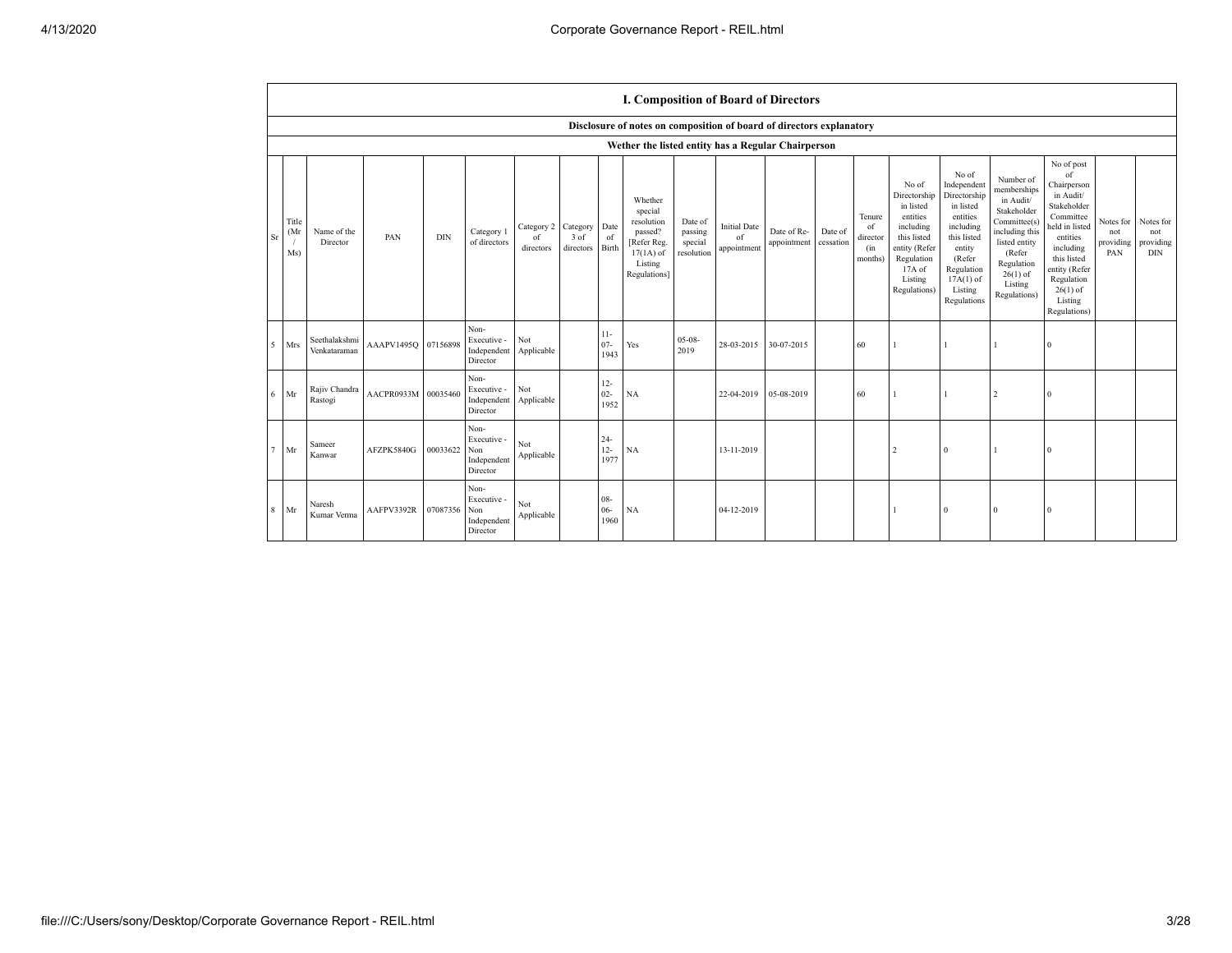|                | <b>Audit Committee Details</b> |                               |                                                       |                            |                        |                      |                              |
|----------------|--------------------------------|-------------------------------|-------------------------------------------------------|----------------------------|------------------------|----------------------|------------------------------|
|                |                                |                               | Whether the Audit Committee has a Regular Chairperson |                            | Yes                    |                      |                              |
| <b>Sr</b>      | <b>DIN</b><br>Number           | Name of Committee<br>members  | Category 1 of directors                               | Category 2 of<br>directors | Date of<br>Appointment | Date of<br>Cessation | <b>Remarks</b>               |
|                | 00364416                       | Sanjeev Kumar                 | Non-Executive - Independent<br>Director               | Chairperson                | $03-02-2012$           |                      | Textual<br>Information $(1)$ |
| $\overline{2}$ | 00165315                       | Pradeep Kumar Mittal          | Non-Executive - Independent<br>Director               | Member                     | 03-02-2012             |                      | Textual<br>Information $(2)$ |
| 3              | 00035460                       | Rajiv Chandra Rastogi         | Non-Executive - Independent<br>Director               | Member                     | 22-04-2019             |                      | Textual<br>Information $(3)$ |
| $\overline{4}$ | 07156898                       | Seethalakshmi<br>Venkataraman | Non-Executive - Independent<br>Director               | Member                     | $30 - 01 - 2020$       |                      | Textual<br>Information $(4)$ |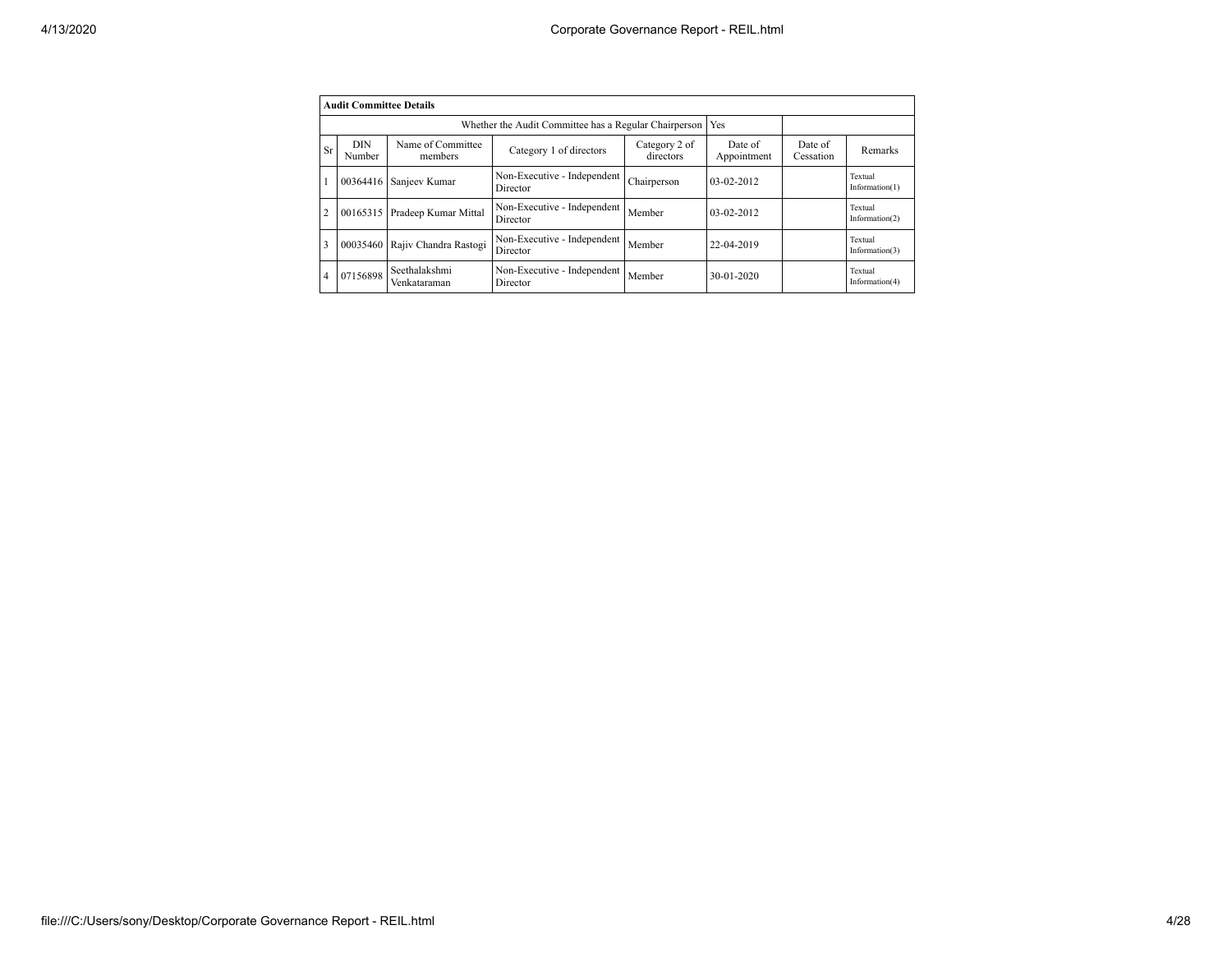|                        | <b>Sr Text Block</b>                                                                                                                                                              |
|------------------------|-----------------------------------------------------------------------------------------------------------------------------------------------------------------------------------|
| Textual Information(1) | Mr. Sanjeev Kumar appointed on 03-02-2012 as Chairman of Audit Committee constituted as per Clause<br>49 of Listing Agreement prior to encactment of the Companies Act, 2013.     |
| Textual Information(2) | Mr. Pradeep Kumar Mittal appointed on 03-02-2012 as Member of Audit Committee constituted as per<br>Clause 49 of Listing Agreement prior to encactment of the Companies Act, 2013 |
| Textual Information(3) | Mr. Rajiv Chandra Rastogi appointed on 22-04-2019 as Member of Audit Committee.                                                                                                   |
| Textual Information(4) | Ms. Seethalakshmi Venkataraman appointed on 30-01-2020 as Member of Audit Committee.                                                                                              |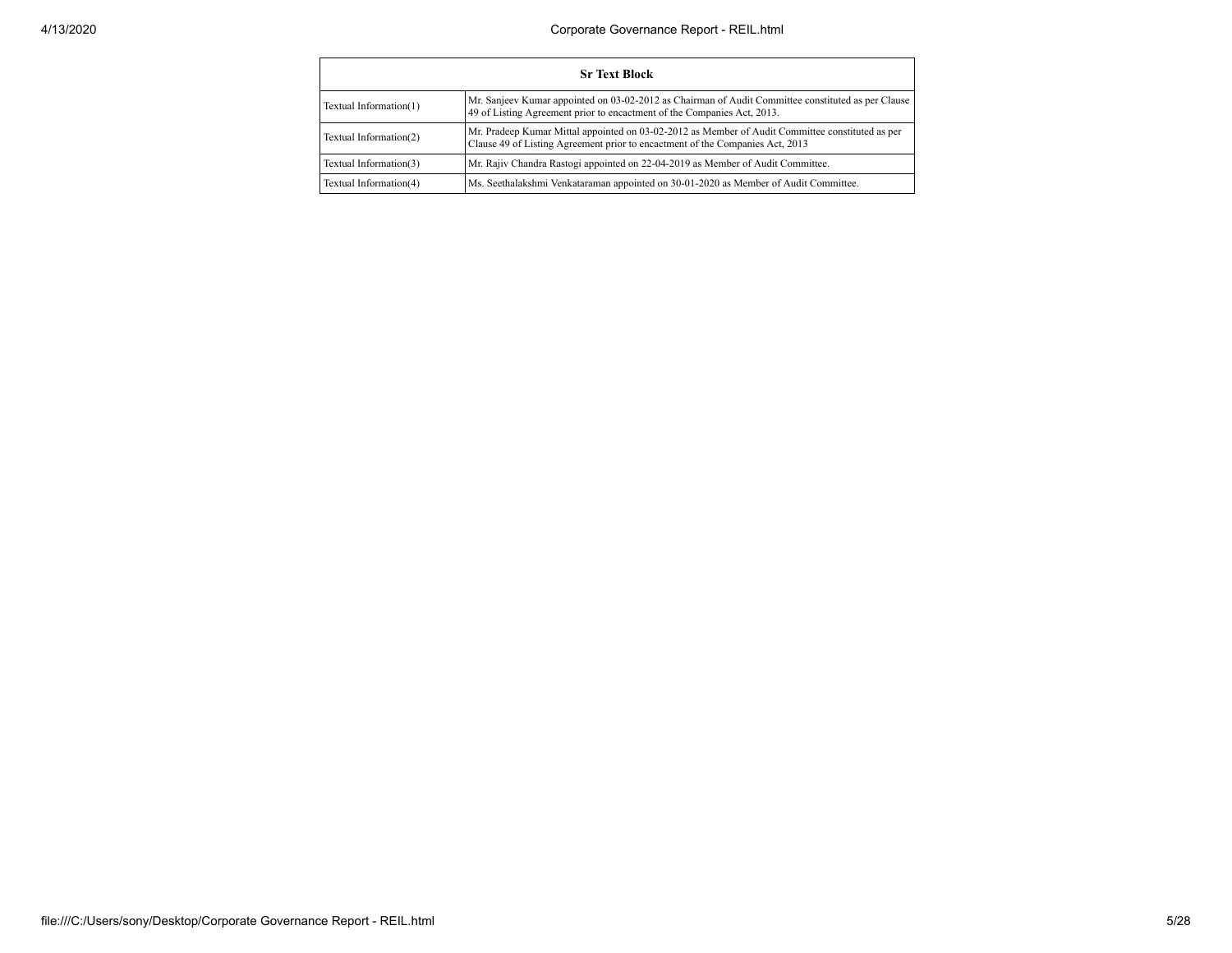|                |                      | Nomination and remuneration committee |                                                                             |                            |                        |                      |                              |
|----------------|----------------------|---------------------------------------|-----------------------------------------------------------------------------|----------------------------|------------------------|----------------------|------------------------------|
|                |                      |                                       | Whether the Nomination and remuneration committee has a Regular Chairperson |                            | Yes                    |                      |                              |
| <b>Sr</b>      | <b>DIN</b><br>Number | Name of Committee<br>members          | Category 1 of directors                                                     | Category 2 of<br>directors | Date of<br>Appointment | Date of<br>Cessation | Remarks                      |
|                | 00364416             | Sanjeev Kumar                         | Non-Executive - Independent<br>Director                                     | Chairperson                | 07-05-2014             |                      | Textual<br>Information $(1)$ |
| $\overline{2}$ | 00033524             | Surinder Paul Kanwar                  | <b>Executive Director</b>                                                   | Member                     | 07-05-2014             |                      | Textual<br>Information $(2)$ |
| 3              | 00165315             | Pradeep Kumar Mittal                  | Non-Executive - Independent<br>Director                                     | Member                     | 07-05-2014             |                      | Textual<br>Information $(3)$ |
| $\overline{4}$ | 00035460             | Rajiv Chandra Rastogi                 | Non-Executive - Independent<br>Director                                     | Member                     | 22-04-2019             |                      | Textual<br>Information $(4)$ |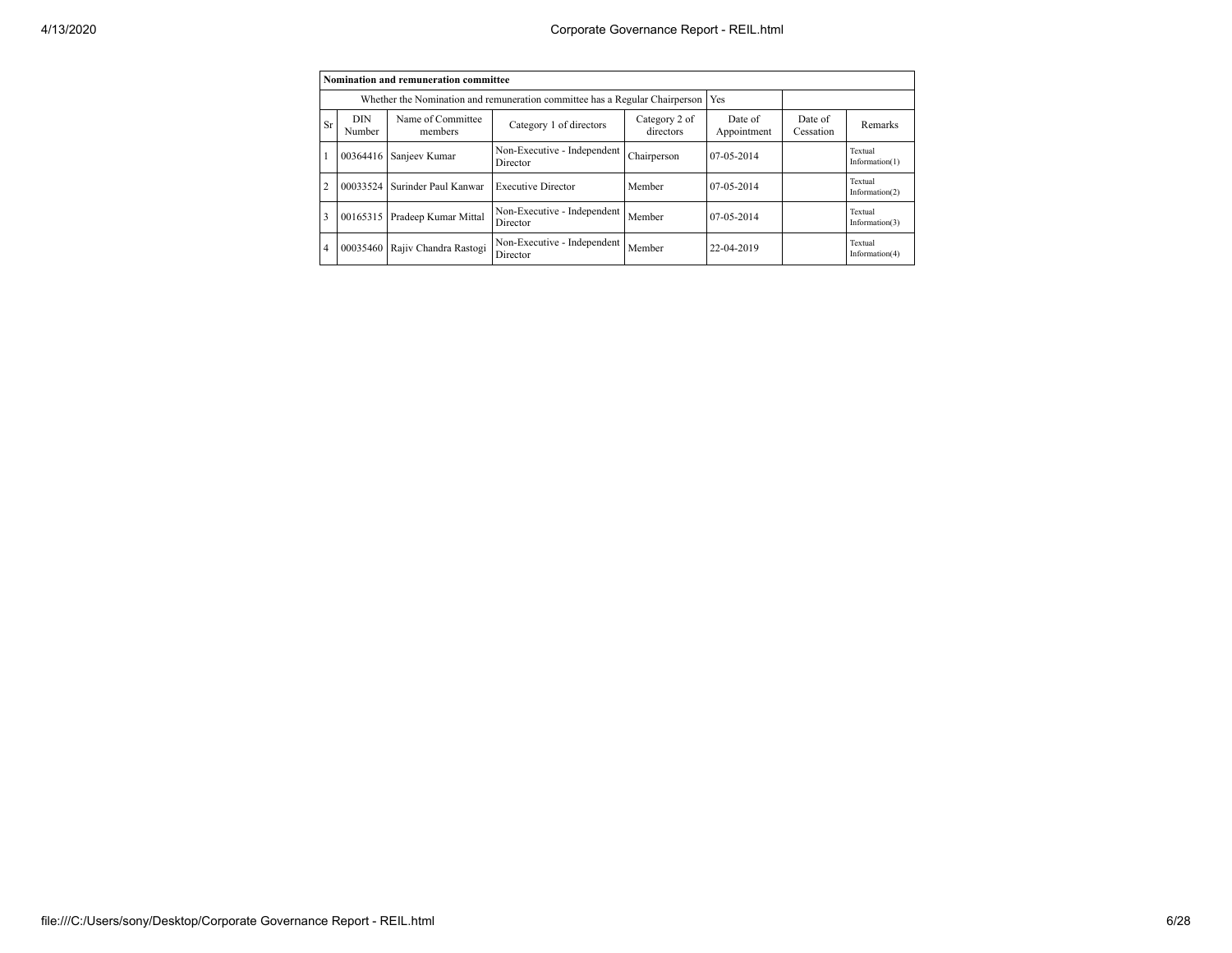|                        | <b>Sr Text Block</b>                                                                                                                                                                                                 |
|------------------------|----------------------------------------------------------------------------------------------------------------------------------------------------------------------------------------------------------------------|
| Textual Information(1) | Mr. Sanjeev Kumar appointed on 07-05-2014 as Chairman of Nomination and Remuneration Committee<br>constituted as per the Companies Act, 2013 (earlier Remuneration Committee), Chairman of erstwhile<br>Committee.   |
| Textual Information(2) | Mr. Surinder Paul Kanwar appointed on 07-05-2014 as Member of Nomination and Remuneration<br>Committee.                                                                                                              |
| Textual Information(3) | Mr. Pradeep Kumar Mittal appointed on 07-05-2014 as Member of Nomination and Remuneration<br>Committee constituted as per the Companies Act, 2013 (earlier Remuneration Committee), Member of<br>erstwhile Committee |
| Textual Information(4) | Mr. Rajiv Chandra Rastogi appointed on 22-04-2019 as Member of Nomination and Remuneration<br>Committee.                                                                                                             |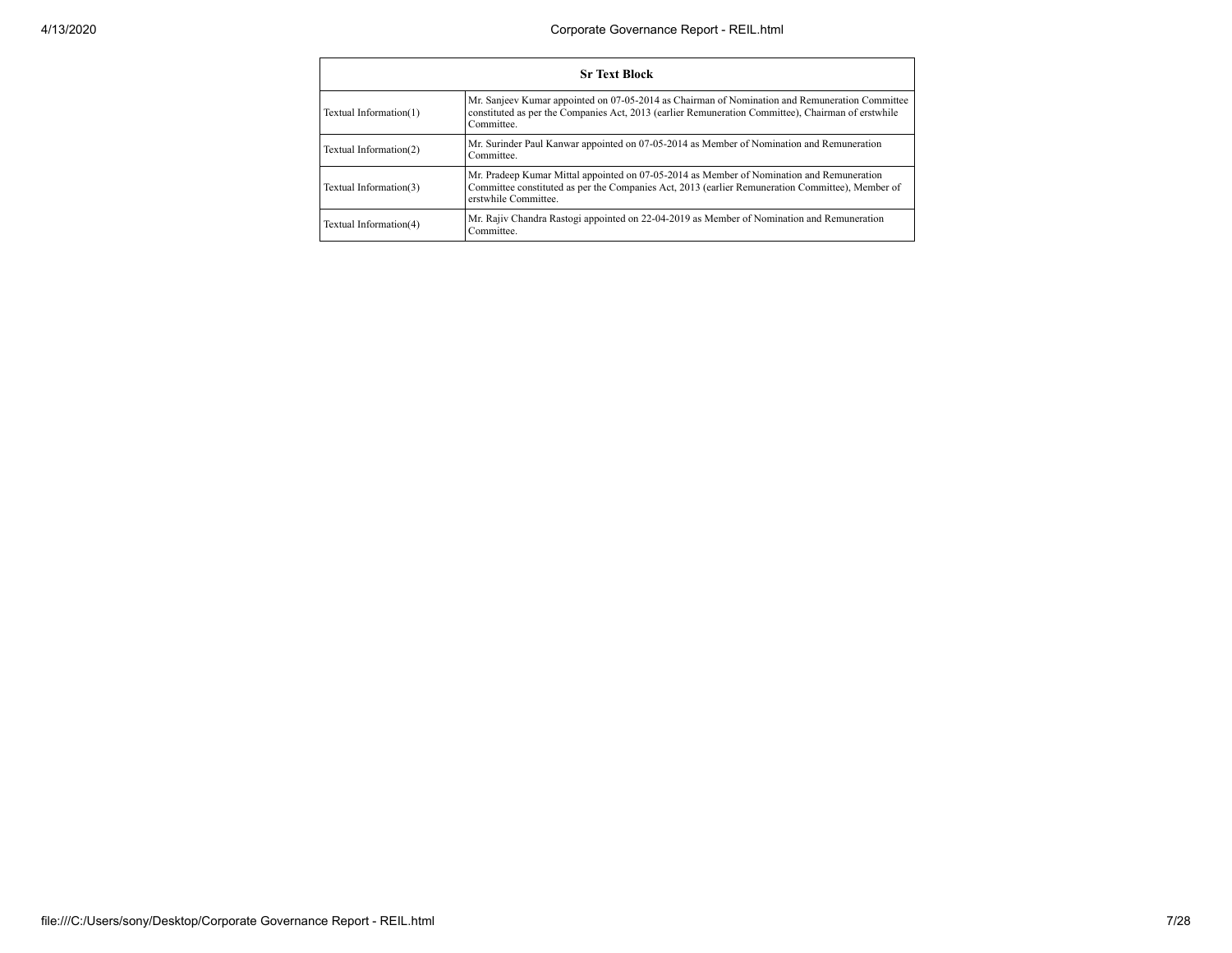|                |                      | <b>Stakeholders Relationship Committee</b> |                                                                           |                            |                        |                      |                              |
|----------------|----------------------|--------------------------------------------|---------------------------------------------------------------------------|----------------------------|------------------------|----------------------|------------------------------|
|                |                      |                                            | Whether the Stakeholders Relationship Committee has a Regular Chairperson |                            | Yes                    |                      |                              |
| <b>Sr</b>      | <b>DIN</b><br>Number | Name of Committee<br>members               | Category 1 of directors                                                   | Category 2 of<br>directors | Date of<br>Appointment | Date of<br>Cessation | Remarks                      |
|                |                      | 00165315 Pradeep Kumar Mittal              | Non-Executive - Independent<br>Director                                   | Chairperson                | 30-05-2014             |                      | Textual<br>Information $(1)$ |
| $\overline{c}$ | 00033524             | Surinder Paul Kanwar                       | <b>Executive Director</b>                                                 | Member                     | 30-05-2014             |                      | Textual<br>Information $(2)$ |
| 3              | 02132124             | Sachit Kanwar                              | <b>Executive Director</b>                                                 | Member                     | 30-05-2014             |                      | Textual<br>Information $(3)$ |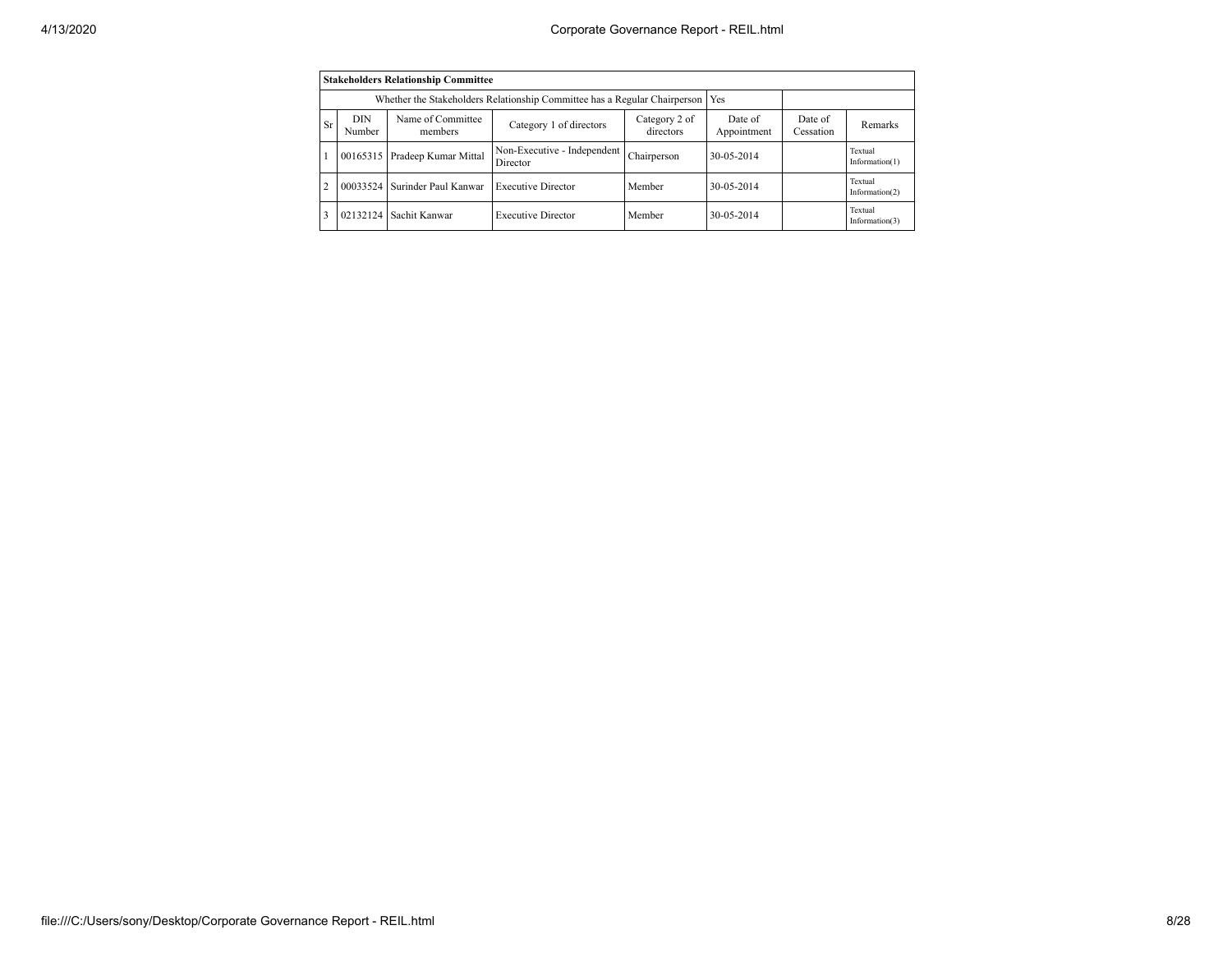|                        | <b>Sr Text Block</b>                                                                                                                                                                                                                         |
|------------------------|----------------------------------------------------------------------------------------------------------------------------------------------------------------------------------------------------------------------------------------------|
| Textual Information(1) | Mr. Pradeep Kumar Mittal appointed on 30-05-2014 as Chairman of Stakeholders' Relationship<br>Committee constituted as per the Companies Act, 2013 (earlier Shareholders/Investors Grievance<br>Committee), Chairman of erstwhile Committee. |
| Textual Information(2) | Mr. Surinder Paul Kanwar appointed on 30-05-2014 as Member of Stakeholders' Relationship<br>Committee constituted as per the Companies Act, 2013 (earlier Shareholders/Investors Grievance<br>Committee), Member of erstwhile Committee.     |
| Textual Information(3) | Mr. Sachit Kanwar appointed on 30-05-2014 as Member of Stakeholders' Relationship Committee<br>constituted as per the Companies Act, 2013 (earlier Shareholders/Investors Grievance Committee),<br>Member of erstwhile Committee             |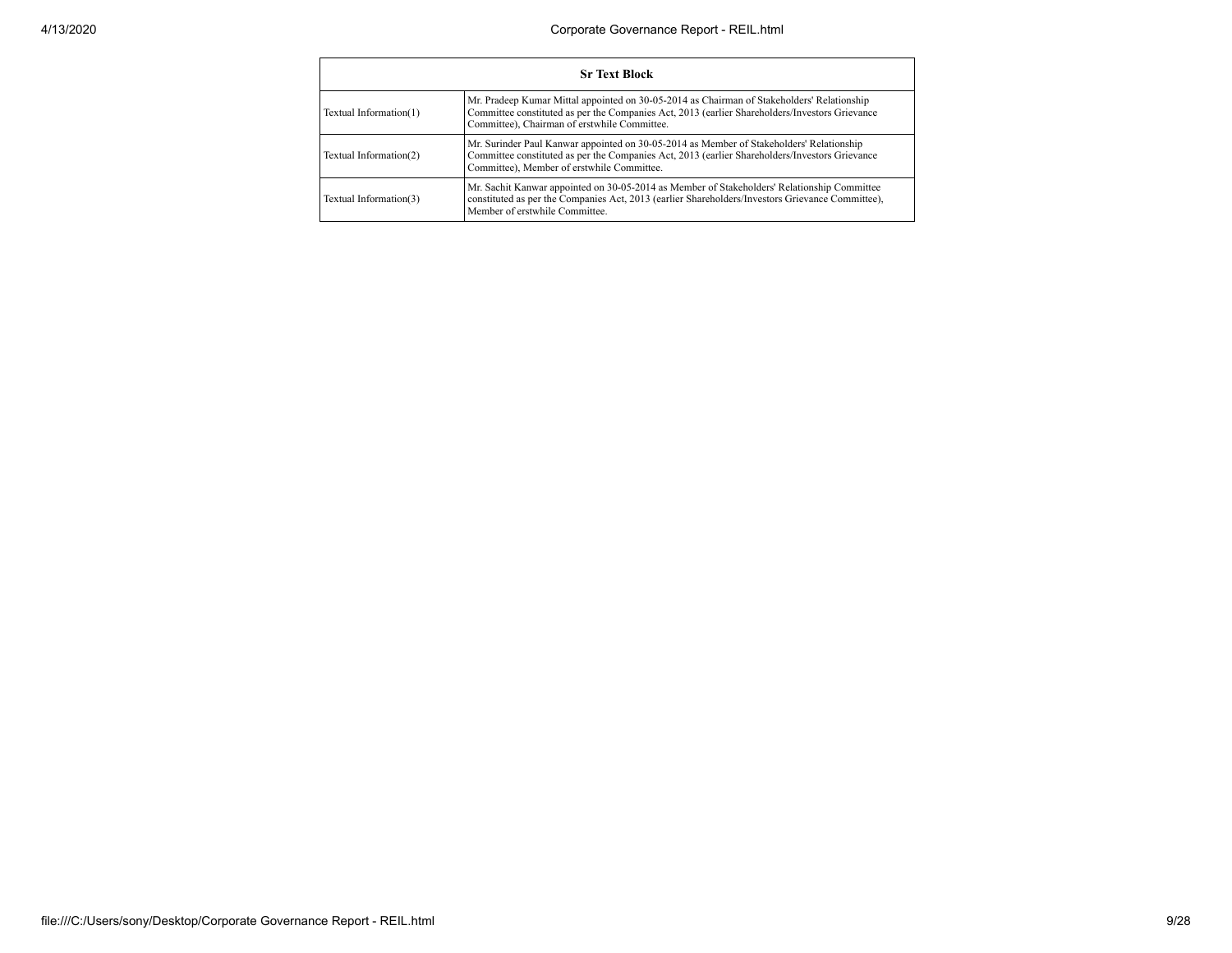|      |               | <b>Risk Management Committee</b>                                |                            |                            |                        |                      |         |
|------|---------------|-----------------------------------------------------------------|----------------------------|----------------------------|------------------------|----------------------|---------|
|      |               | Whether the Risk Management Committee has a Regular Chairperson |                            |                            |                        |                      |         |
| - Sr | DIN<br>Number | Name of Committee<br>members                                    | Category 1 of<br>directors | Category 2 of<br>directors | Date of<br>Appointment | Date of<br>Cessation | Remarks |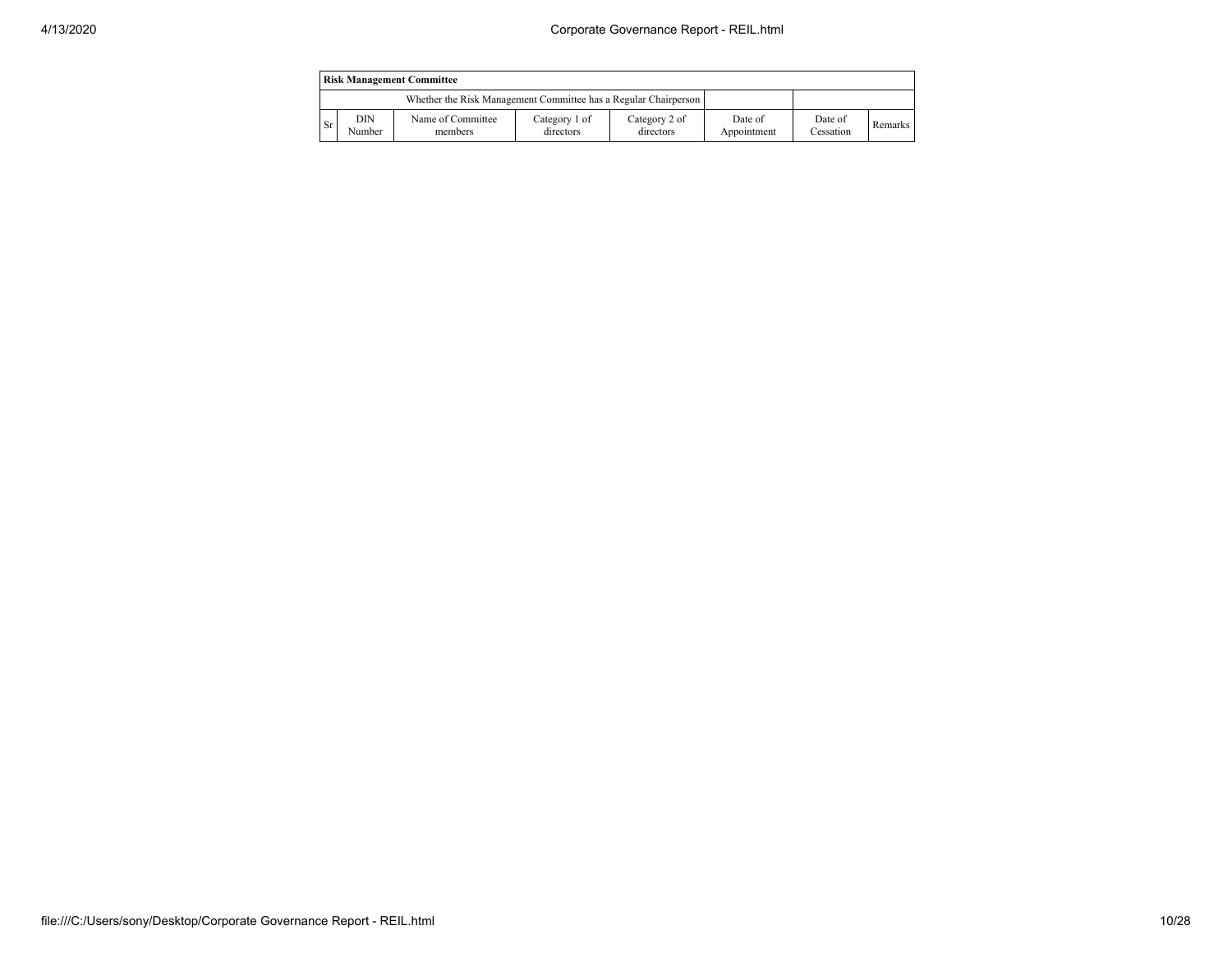|           |               | <b>Corporate Social Responsibility Committee</b>                                      |                            |                            |                        |                      |         |
|-----------|---------------|---------------------------------------------------------------------------------------|----------------------------|----------------------------|------------------------|----------------------|---------|
|           |               | Whether the Corporate Social Responsibility Committee has a Regular Chairperson   Yes |                            |                            |                        |                      |         |
| <b>Sr</b> | DIN<br>Number | Name of Committee<br>members                                                          | Category 1 of<br>directors | Category 2 of<br>directors | Date of<br>Appointment | Date of<br>Cessation | Remarks |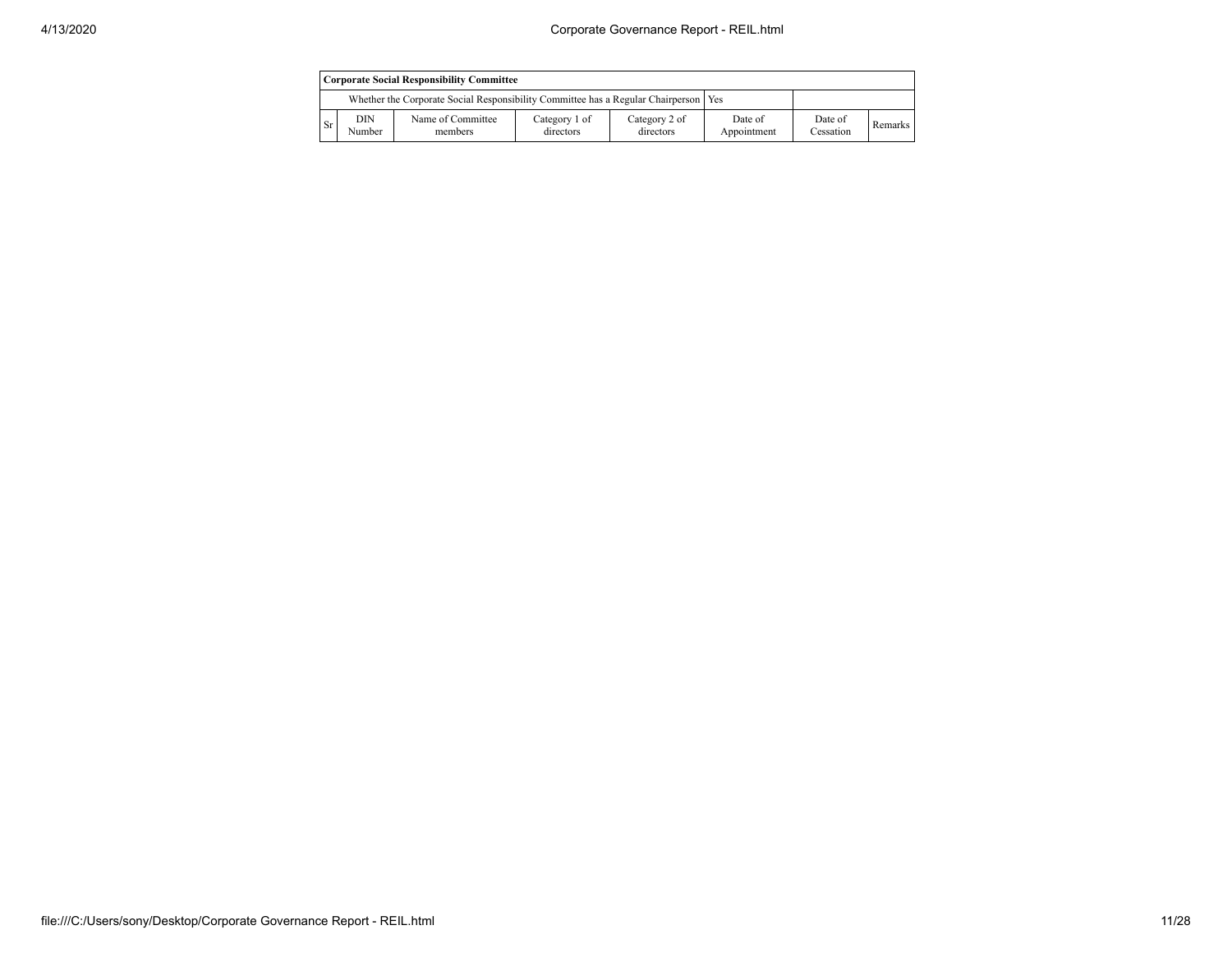| <b>Other Committee</b> |                                                                                                                         |  |  |
|------------------------|-------------------------------------------------------------------------------------------------------------------------|--|--|
|                        | Sr DIN Number Name of Committee members Name of other committee Category 1 of directors Category 2 of directors Remarks |  |  |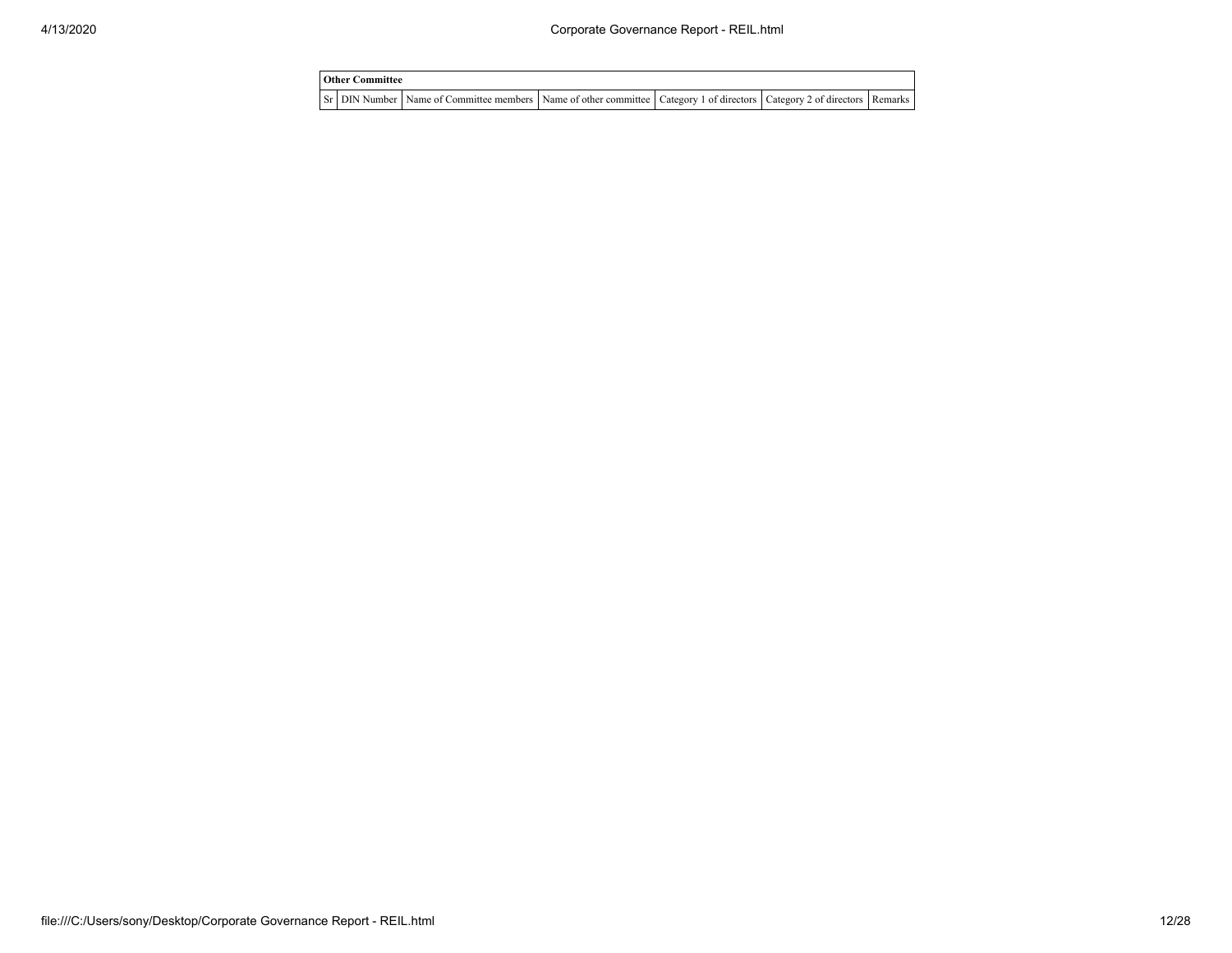|                                                                     | Annexure 1                                                    |                                                               |                                                                   |                                       |                                                     |                                           |                                                           |
|---------------------------------------------------------------------|---------------------------------------------------------------|---------------------------------------------------------------|-------------------------------------------------------------------|---------------------------------------|-----------------------------------------------------|-------------------------------------------|-----------------------------------------------------------|
|                                                                     | <b>Annexure 1</b>                                             |                                                               |                                                                   |                                       |                                                     |                                           |                                                           |
|                                                                     | III. Meeting of Board of Directors                            |                                                               |                                                                   |                                       |                                                     |                                           |                                                           |
| Disclosure of notes on meeting of board of<br>directors explanatory |                                                               |                                                               |                                                                   |                                       |                                                     |                                           |                                                           |
| <b>Sr</b>                                                           | $Date(s)$ of meeting<br>$(if any)$ in the<br>previous quarter | $Date(s)$ of<br>meeting (if any)<br>in the current<br>quarter | Maximum gap between<br>any two consecutive (in<br>number of days) | Notes for<br>not<br>providing<br>Date | Whether<br>requirement of<br>Quorum met<br>(Yes/No) | Number of<br><b>Directors</b><br>present* | No. of Independent<br>Directors attending<br>the meeting* |
|                                                                     | 13-11-2019                                                    |                                                               |                                                                   |                                       | Yes                                                 |                                           |                                                           |
| $\overline{c}$                                                      |                                                               | 30-01-2020                                                    | 77                                                                |                                       | Yes                                                 |                                           |                                                           |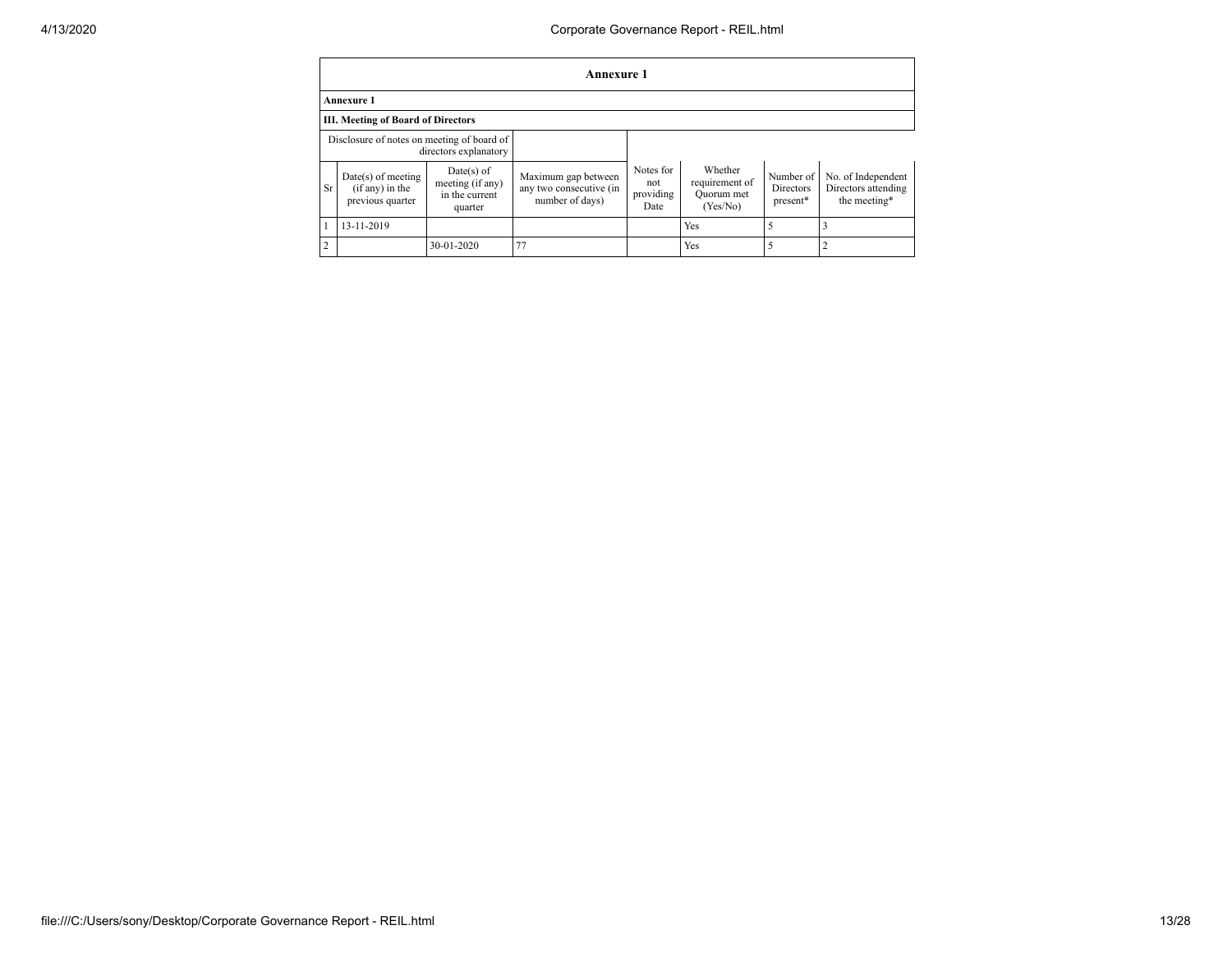|                | <b>Annexure 1</b>                              |                                                                                                          |                                                                      |                               |                                       |                                                        |                                       |                                                                 |
|----------------|------------------------------------------------|----------------------------------------------------------------------------------------------------------|----------------------------------------------------------------------|-------------------------------|---------------------------------------|--------------------------------------------------------|---------------------------------------|-----------------------------------------------------------------|
|                | <b>IV. Meeting of Committees</b>               |                                                                                                          |                                                                      |                               |                                       |                                                        |                                       |                                                                 |
|                |                                                |                                                                                                          | Disclosure of notes on meeting of committees explanatory             |                               |                                       |                                                        |                                       |                                                                 |
| Sr             | Name of<br>Committee                           | Date(s) of meeting (Enter<br>dates of Previous quarter and<br>Current quarter in<br>chronological order) | Maximum gap<br>between any two<br>consecutive (in<br>number of days) | Name of<br>other<br>committee | Reson for<br>not<br>providing<br>date | Whether<br>requirement<br>of Quorum<br>met<br>(Yes/No) | Number<br>of<br>Directors<br>present* | No. of<br>Independent<br>Directors<br>attending the<br>meeting* |
|                | Audit<br>Committee                             | 13-11-2019                                                                                               |                                                                      |                               |                                       | Yes                                                    | $\overline{2}$                        | $\overline{2}$                                                  |
| $\overline{2}$ | Audit<br>Committee                             | 30-01-2020                                                                                               | 77                                                                   |                               |                                       | Yes                                                    | $\overline{2}$                        | 2                                                               |
| 3              | Nomination<br>and<br>remuneration<br>committee | $30 - 01 - 2020$                                                                                         |                                                                      |                               |                                       | Yes                                                    | $\overline{c}$                        |                                                                 |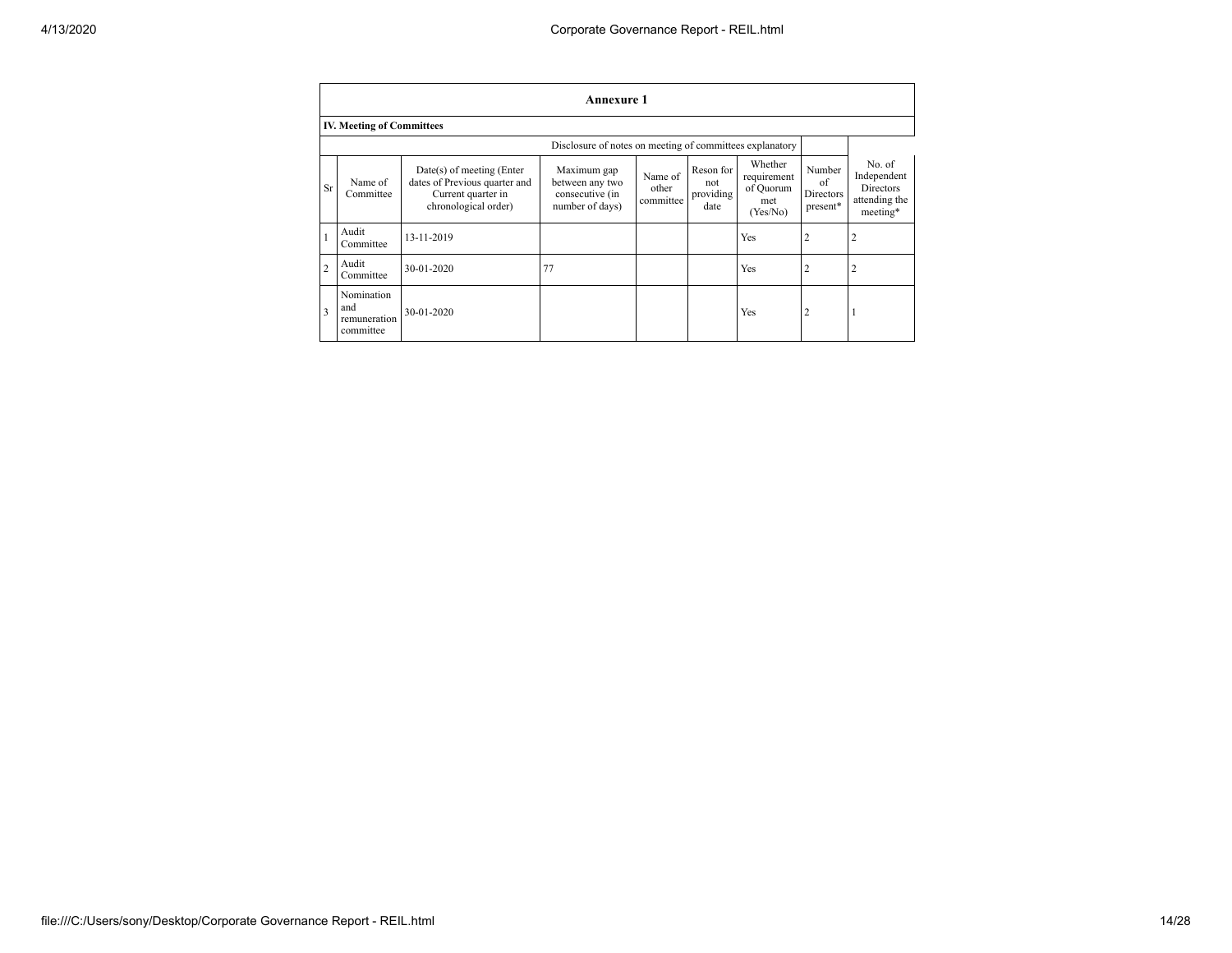|                | Annexure 1                                                                                                        |     |  |  |  |
|----------------|-------------------------------------------------------------------------------------------------------------------|-----|--|--|--|
|                | V. Related Party Transactions                                                                                     |     |  |  |  |
| <b>Sr</b>      | If status is "No" details of non-<br>Compliance status<br>Subject<br>(Yes/No/NA)<br>compliance may be given here. |     |  |  |  |
|                | Whether prior approval of audit committee obtained                                                                | Yes |  |  |  |
| $\overline{2}$ | Whether shareholder approval obtained for material RPT                                                            | NA  |  |  |  |
|                | Whether details of RPT entered into pursuant to omnibus approval<br>have been reviewed by Audit Committee         | Yes |  |  |  |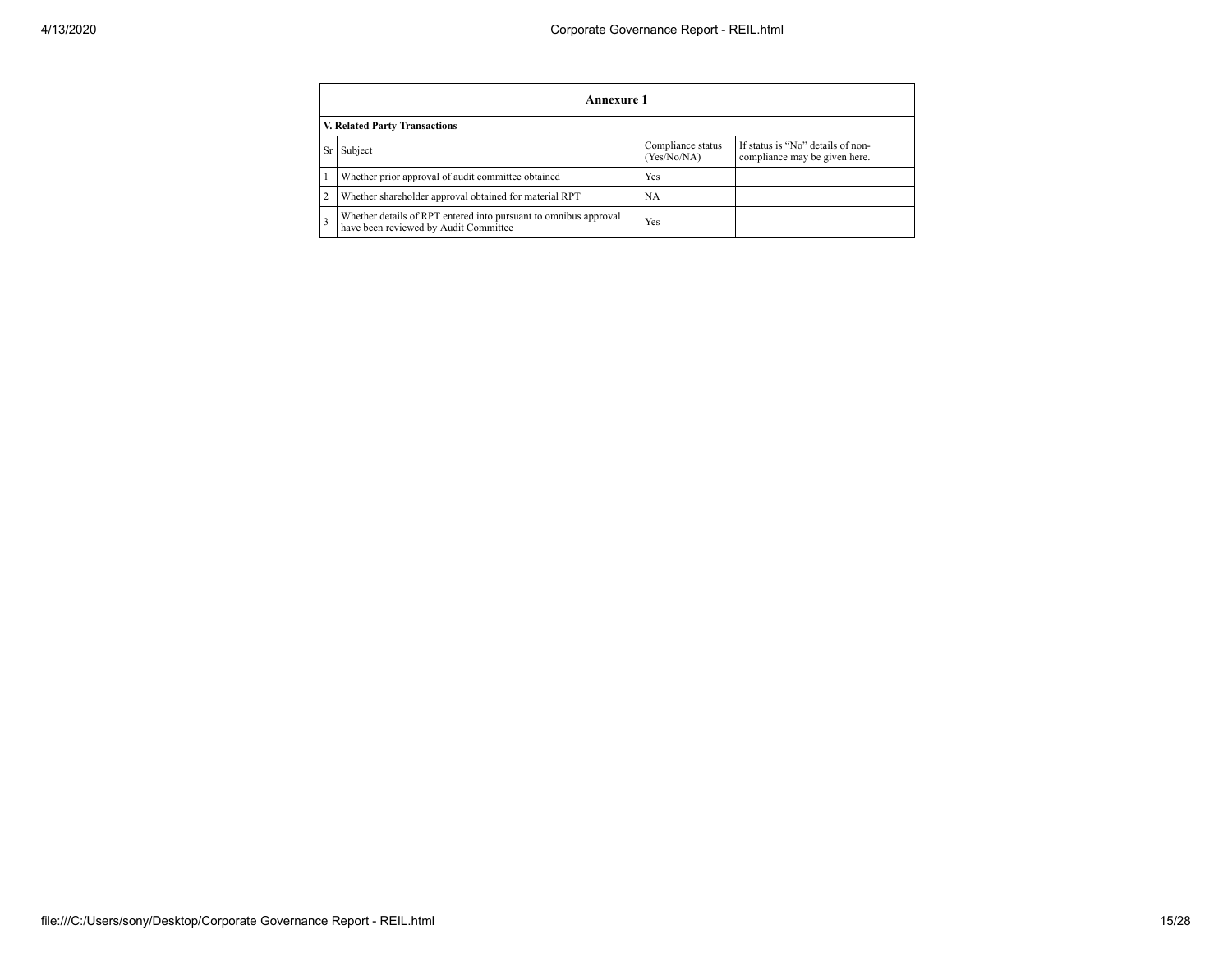|                | Annexure 1                                                                                                                                                                                                      |                               |  |  |  |  |
|----------------|-----------------------------------------------------------------------------------------------------------------------------------------------------------------------------------------------------------------|-------------------------------|--|--|--|--|
|                | <b>VI. Affirmations</b>                                                                                                                                                                                         |                               |  |  |  |  |
|                | Sr Subject                                                                                                                                                                                                      | Compliance<br>status (Yes/No) |  |  |  |  |
|                | The composition of Board of Directors is in terms of SEBI (Listing obligations and disclosure requirements)<br>Regulations, 2015                                                                                | Yes                           |  |  |  |  |
| $\overline{2}$ | The composition of the following committees is in terms of SEBI(Listing obligations and disclosure requirements)<br>Regulations, 2015 a. Audit Committee                                                        | Yes                           |  |  |  |  |
| 3              | The composition of the following committees is in terms of SEBI(Listing obligations and disclosure requirements)<br>Regulations, 2015. b. Nomination & remuneration committee                                   | Yes                           |  |  |  |  |
| 4              | The composition of the following committees is in terms of SEBI(Listing obligations and disclosure requirements)<br>Regulations, 2015. c. Stakeholders relationship committee                                   | Yes                           |  |  |  |  |
| 5              | The composition of the following committees is in terms of SEBI(Listing obligations and disclosure requirements)<br>Regulations, 2015. d. Risk management committee (applicable to the top 500 listed entities) | NA                            |  |  |  |  |
| 6              | The committee members have been made aware of their powers, role and responsibilities as specified in SEBI<br>(Listing obligations and disclosure requirements) Regulations, 2015.                              | Yes                           |  |  |  |  |
|                | The meetings of the board of directors and the above committees have been conducted in the manner as specified in<br>SEBI (Listing obligations and disclosure requirements) Regulations, 2015.                  | Yes                           |  |  |  |  |
| 8              | This report and/or the report submitted in the previous quarter has been placed before Board of Directors.                                                                                                      | Yes                           |  |  |  |  |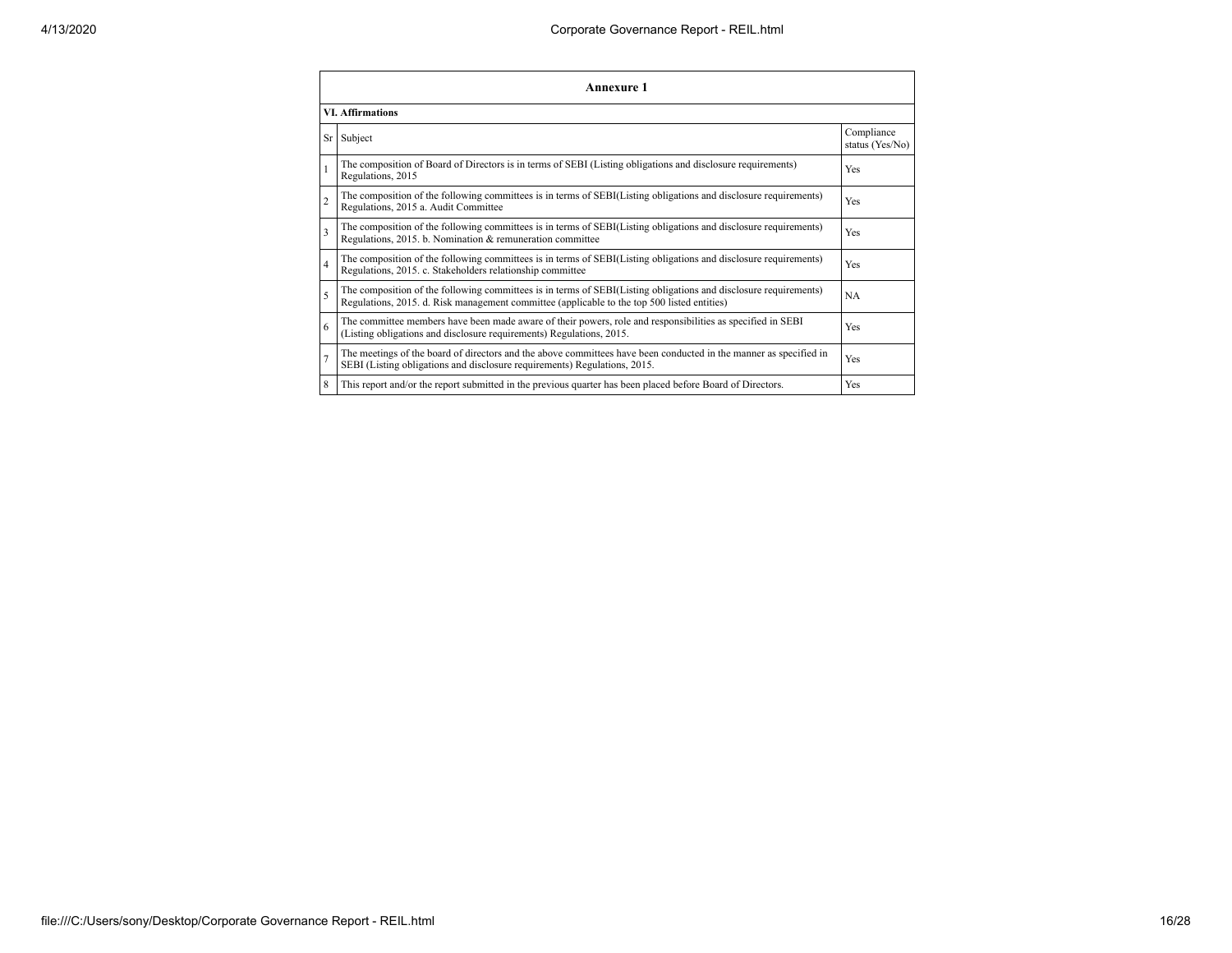|      | <b>Annexure 1</b>                     |                                          |  |  |  |
|------|---------------------------------------|------------------------------------------|--|--|--|
| ∣ Sr | Subject<br>Compliance status          |                                          |  |  |  |
|      | Name of signatory<br>Vartika Malhotra |                                          |  |  |  |
|      | Designation                           | Company Secretary and Compliance Officer |  |  |  |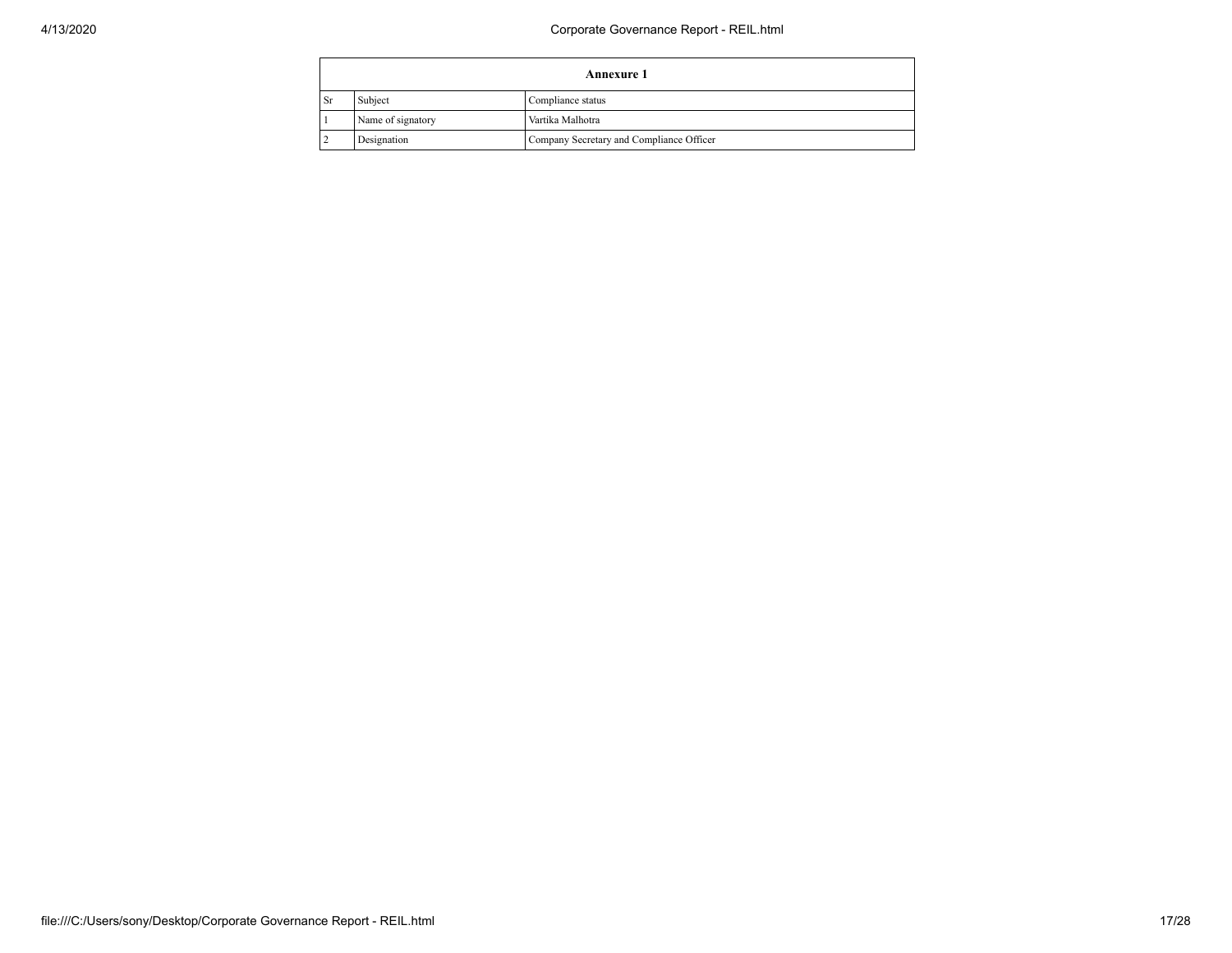|                | <b>Annexure II</b>                                                         |                                  |                                                                                                                 |                             |  |
|----------------|----------------------------------------------------------------------------|----------------------------------|-----------------------------------------------------------------------------------------------------------------|-----------------------------|--|
|                |                                                                            |                                  | Annexure II to be submitted by listed entity at the end of the financial year (for the whole of financial year) |                             |  |
|                | I. Disclosure on website in terms of Listing Regulations                   |                                  |                                                                                                                 |                             |  |
| $S_r$          | Item                                                                       | Compliance status<br>(Yes/No/NA) | If status is "No" details of non-<br>compliance may be given here.                                              | Web address                 |  |
|                | Details of business                                                        | Yes                              |                                                                                                                 | www.raunaqinternational.com |  |
| $\overline{2}$ | Terms and conditions of appointment of<br>independent directors            | Yes                              |                                                                                                                 | www.raunaqinternational.com |  |
| 3              | Composition of various committees of<br>board of directors                 | Yes                              |                                                                                                                 | www.raunaqinternational.com |  |
| $\overline{4}$ | Code of conduct of board of directors and<br>senior management personnel   | Yes                              |                                                                                                                 | www.raunaqinternational.com |  |
| 5              | Details of establishment of vigil<br>mechanism/ Whistle Blower policy      | Yes                              |                                                                                                                 | www.raunaqinternational.com |  |
| 6              | Criteria of making payments to non-<br>executive directors                 | Yes                              |                                                                                                                 | www.raunaqinternational.com |  |
| 7              | Policy on dealing with related party<br>transactions                       | Yes                              |                                                                                                                 | www.raunaqinternational.com |  |
| 8              | Policy for determining 'material'<br>subsidiaries                          | Yes                              |                                                                                                                 | www.raunaqinternational.com |  |
| $\mathbf Q$    | Details of familiarization programmes<br>imparted to independent directors | Yes                              |                                                                                                                 | www.raunaqinternational.com |  |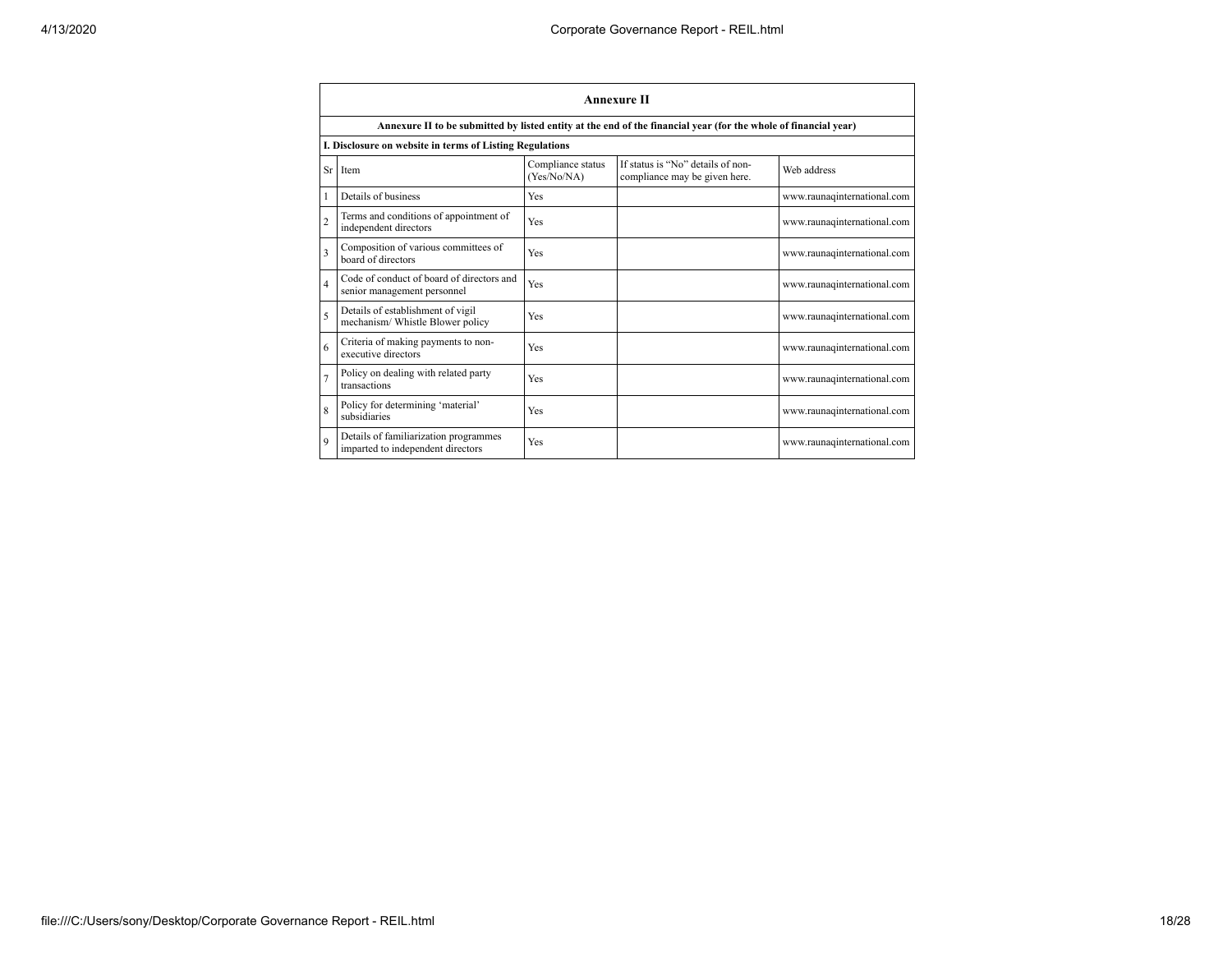|           | <b>Annexure II</b>                                                                                                                                                                              |                                     |                                                                          |                             |  |
|-----------|-------------------------------------------------------------------------------------------------------------------------------------------------------------------------------------------------|-------------------------------------|--------------------------------------------------------------------------|-----------------------------|--|
|           | Annexure II to be submitted by listed entity at the end of the financial year (for the whole of financial year)                                                                                 |                                     |                                                                          |                             |  |
|           | I. Disclosure on website in terms of Listing Regulations                                                                                                                                        |                                     |                                                                          |                             |  |
| <b>Sr</b> | Item                                                                                                                                                                                            | Compliance<br>status<br>(Yes/No/NA) | If status is "No"<br>details of non-<br>compliance may be<br>given here. | Web address                 |  |
| 10        | Contact information of the designated officials of the listed<br>entity who are responsible for assisting and handling investor<br>grievances                                                   | Yes                                 |                                                                          | www.raunaqinternational.com |  |
| 11        | email address for grievance redressal and other relevant details                                                                                                                                | Yes                                 |                                                                          | www.raunaqinternational.com |  |
| 12        | Financial results                                                                                                                                                                               | Yes                                 |                                                                          | www.raunaqinternational.com |  |
| 13        | Shareholding pattern                                                                                                                                                                            | Yes                                 |                                                                          | www.raunaqinternational.com |  |
| 14        | Details of agreements entered into with the media companies<br>and/or their associates                                                                                                          | NA                                  |                                                                          |                             |  |
| 15        | Schedule of analyst or institutional investor meet and<br>presentations made by the listed entity to analysts or<br>institutional investors simultaneously with submission to stock<br>exchange | NA                                  |                                                                          |                             |  |
| 16        | New name and the old name of the listed entity                                                                                                                                                  | NA                                  |                                                                          |                             |  |
| 17        | Advertisements as per regulation 47 (1)                                                                                                                                                         | Yes                                 |                                                                          | www.raunaqinternational.com |  |
| 18        | Credit rating or revision in credit rating obtained                                                                                                                                             | Yes                                 |                                                                          | www.raunaqinternational.com |  |
| 19        | Separate audited financial statements of each subsidiary of the<br>listed entity in respect of a relevant financial year                                                                        | Yes                                 |                                                                          | www.raunaqinternational.com |  |
| 20        | Whether company has provided information under separate<br>section on its website as per Regulation 46(2)                                                                                       | Yes                                 |                                                                          | www.raunaqinternational.com |  |
| 21        | Materiality Policy as per Regulation 30                                                                                                                                                         | Yes                                 |                                                                          | www.raunaqinternational.com |  |
| 22        | Dividend Distribution policy as per Regulation 43A (as<br>applicable)                                                                                                                           | NA                                  |                                                                          |                             |  |
| 23        | It is certified that these contents on the website of the listed<br>entity are correct                                                                                                          | Yes                                 |                                                                          | www.raunaqinternational.com |  |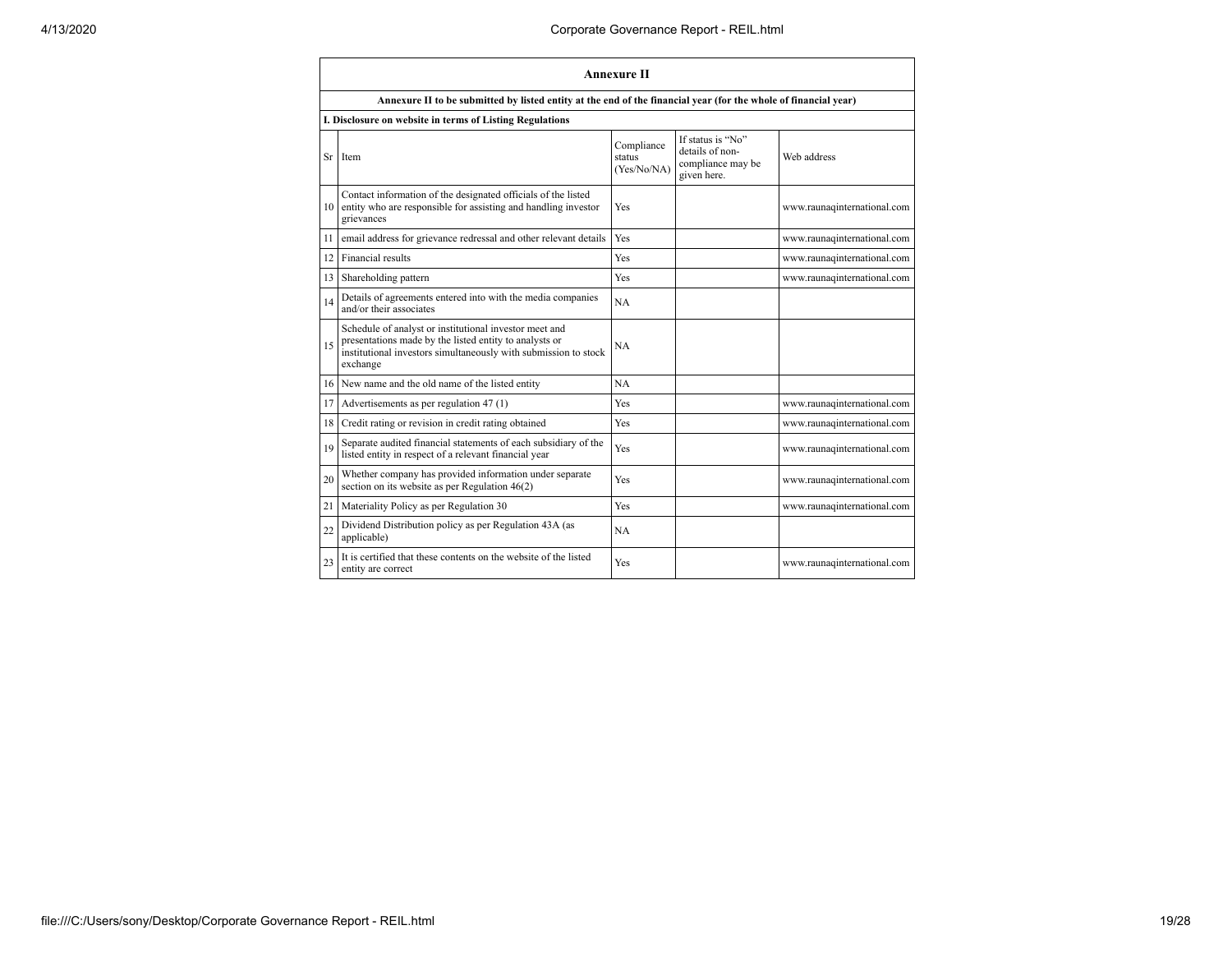|                 | <b>Annexure II</b>                                                                                                   |                                   |                                     |                                                                    |  |
|-----------------|----------------------------------------------------------------------------------------------------------------------|-----------------------------------|-------------------------------------|--------------------------------------------------------------------|--|
|                 | <b>II. Annual Affirmations</b>                                                                                       |                                   |                                     |                                                                    |  |
| <b>Sr</b>       | Particulars                                                                                                          | Regulation<br>Number              | Compliance<br>status<br>(Yes/No/NA) | If status is "No" details of non-<br>compliance may be given here. |  |
| $\mathbf{1}$    | Independent director(s) have been appointed in terms of<br>specified criteria of 'independence' and/or 'eligibility' | 16(1)(b) &<br>25(6)               | Yes                                 |                                                                    |  |
| $\overline{2}$  | Board composition                                                                                                    | $17(1)$ ,<br>$17(1A)$ &<br>17(1B) | Yes                                 |                                                                    |  |
| 3               | Meeting of Board of directors                                                                                        | 17(2)                             | Yes                                 |                                                                    |  |
| $\overline{4}$  | Quorum of Board meeting                                                                                              | 17(2A)                            | Yes                                 |                                                                    |  |
| 5               | Review of Compliance Reports                                                                                         | 17(3)                             | Yes                                 |                                                                    |  |
| 6               | Plans for orderly succession for appointments                                                                        | 17(4)                             | Yes                                 |                                                                    |  |
| $\overline{7}$  | Code of Conduct                                                                                                      | 17(5)                             | Yes                                 |                                                                    |  |
| 8               | Fees/compensation                                                                                                    | 17(6)                             | Yes                                 |                                                                    |  |
| 9               | Minimum Information                                                                                                  | 17(7)                             | Yes                                 |                                                                    |  |
| 10 <sup>1</sup> | Compliance Certificate                                                                                               | 17(8)                             | Yes                                 |                                                                    |  |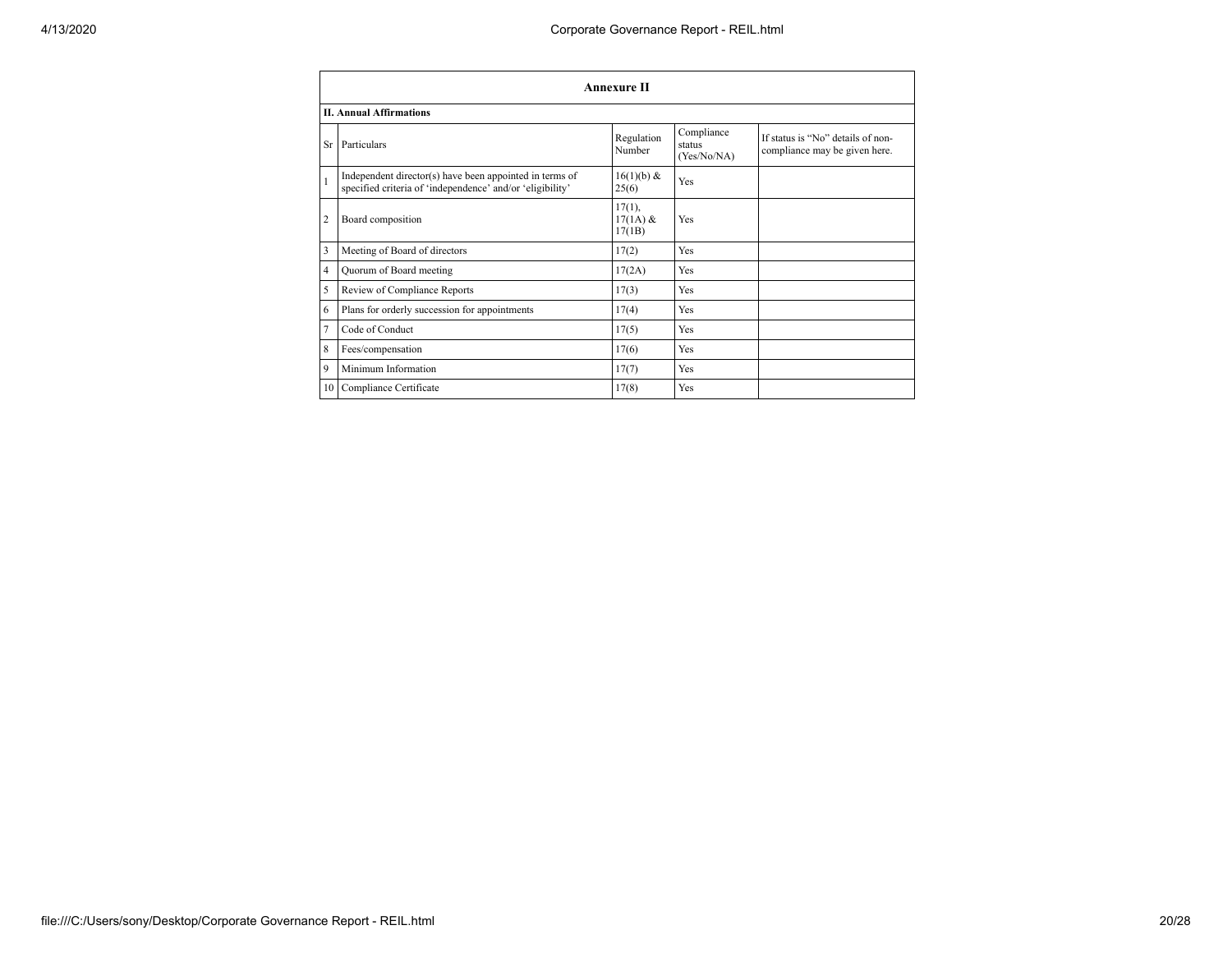|    | <b>Annexure II</b>                                         |                            |                                  |                                                                   |  |  |
|----|------------------------------------------------------------|----------------------------|----------------------------------|-------------------------------------------------------------------|--|--|
|    | <b>II. Annual Affirmations</b>                             |                            |                                  |                                                                   |  |  |
| Sr | Particulars                                                | Regulation<br>Number       | Compliance status<br>(Yes/No/NA) | If status is "No" details of non-compliance<br>may be given here. |  |  |
| 11 | Risk Assessment & Management                               | 17(9)                      | Yes                              |                                                                   |  |  |
| 12 | Performance Evaluation of Independent<br>Directors         | 17(10)                     | Yes                              |                                                                   |  |  |
| 13 | Recommendation of Board                                    | 17(11)                     | Yes                              |                                                                   |  |  |
| 14 | Maximum number of Directorships                            | 17A                        | Yes                              |                                                                   |  |  |
| 15 | Composition of Audit Committee                             | 18(1)                      | Yes                              |                                                                   |  |  |
| 16 | Meeting of Audit Committee                                 | 18(2)                      | Yes                              |                                                                   |  |  |
| 17 | Composition of nomination & remuneration<br>committee      | 19(1) & (2)                | Yes                              |                                                                   |  |  |
| 18 | Quorum of Nomination and Remuneration<br>Committee meeting | 19(2A)                     | Yes                              |                                                                   |  |  |
| 19 | Meeting of Nomination and Remuneration<br>Committee        | 19(3A)                     | Yes                              |                                                                   |  |  |
| 20 | Composition of Stakeholder Relationship<br>Committee       | $20(1), 20(2)$ &<br>20(2A) | Yes                              |                                                                   |  |  |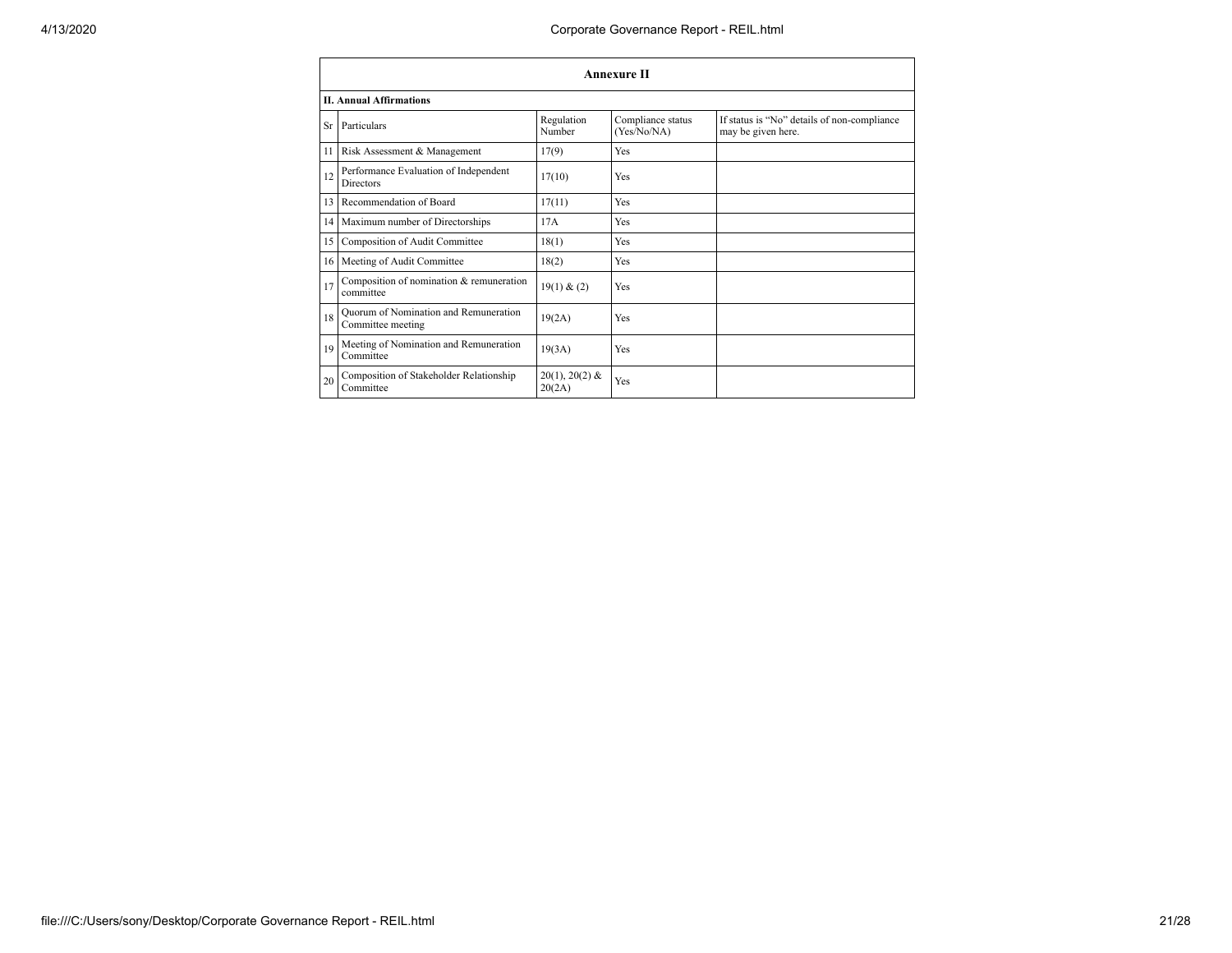|           | <b>Annexure II</b>                                                                     |                                                 |                                  |                                                                    |  |
|-----------|----------------------------------------------------------------------------------------|-------------------------------------------------|----------------------------------|--------------------------------------------------------------------|--|
|           | <b>II. Annual Affirmations</b>                                                         |                                                 |                                  |                                                                    |  |
| <b>Sr</b> | Particulars                                                                            | Regulation<br>Number                            | Compliance status<br>(Yes/No/NA) | If status is "No" details of non-<br>compliance may be given here. |  |
| 21        | Meeting of Stakeholders Relationship Committee                                         | 20(3A)                                          | Yes                              |                                                                    |  |
| 22        | Composition and role of risk management<br>committee                                   | 21(1), (2), (3), (4)                            | <b>NA</b>                        |                                                                    |  |
| 23        | Meeting of Risk Management Committee                                                   | 21(3A)                                          | <b>NA</b>                        |                                                                    |  |
| 24        | Vigil Mechanism                                                                        | 22                                              | Yes                              |                                                                    |  |
| 25        | Policy for related party Transaction                                                   | $23(1)$ , $(1A)$ , $(5)$ ,<br>$(6),(7)$ & $(8)$ | Yes                              |                                                                    |  |
| 26        | Prior or Omnibus approval of Audit Committee for<br>all related party transactions     | 23(2), (3)                                      | Yes                              |                                                                    |  |
|           | 27 Approval for material related party transactions                                    | 23(4)                                           | Yes                              |                                                                    |  |
| 28        | Disclosure of related party transactions on<br>consolidated basis                      | 23(9)                                           | Yes                              |                                                                    |  |
| 29        | Composition of Board of Directors of unlisted<br>material Subsidiary                   | 24(1)                                           | Yes                              |                                                                    |  |
| 30        | Other Corporate Governance requirements with<br>respect to subsidiary of listed entity | 24(2),(3),(4),(5)<br>$\&(6)$                    | Yes                              |                                                                    |  |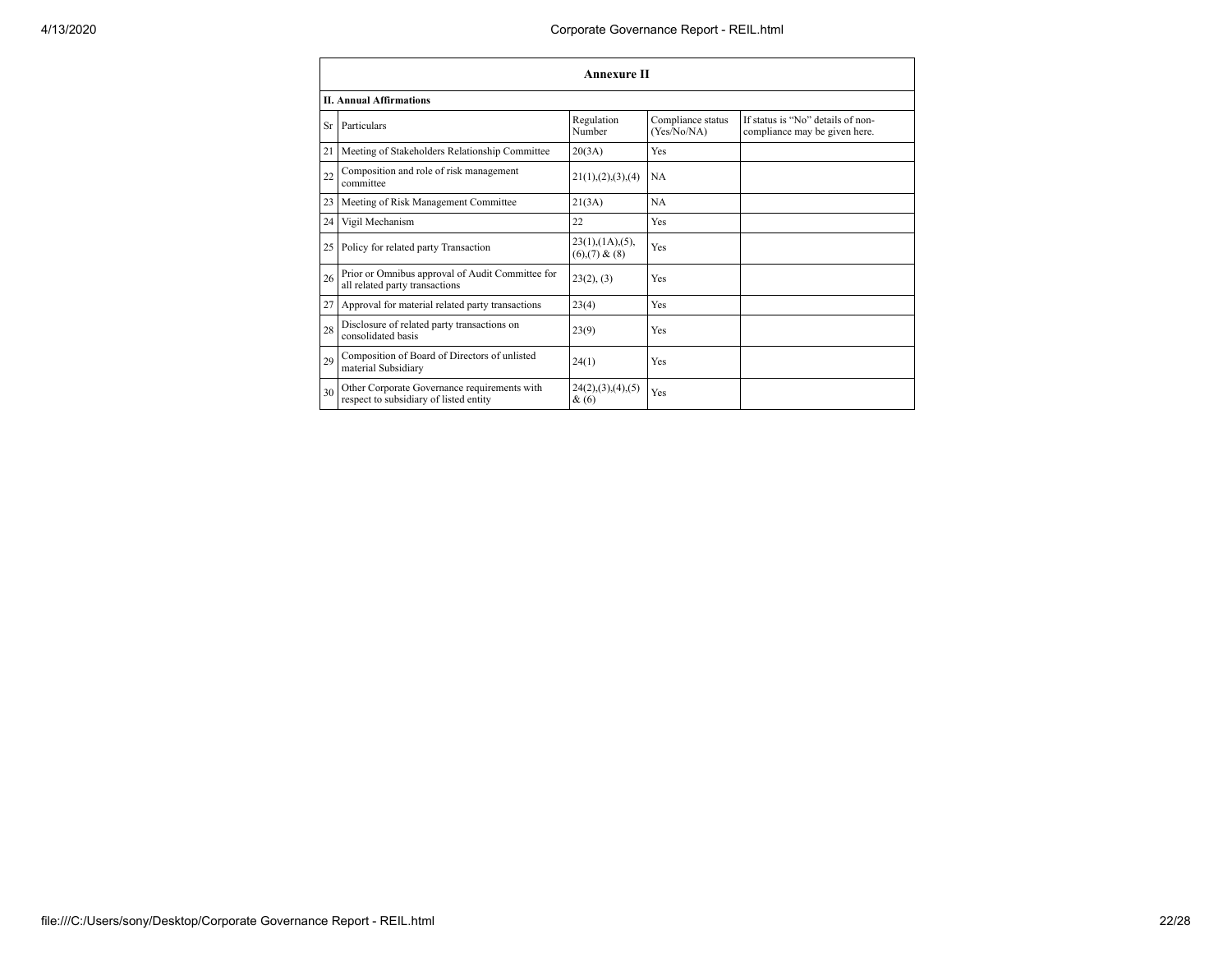|           | <b>Annexure II</b>                                                                                                   |                      |                                     |                                                                    |
|-----------|----------------------------------------------------------------------------------------------------------------------|----------------------|-------------------------------------|--------------------------------------------------------------------|
|           | <b>II. Annual Affirmations</b>                                                                                       |                      |                                     |                                                                    |
| <b>Sr</b> | Particulars                                                                                                          | Regulation<br>Number | Compliance<br>status<br>(Yes/No/NA) | If status is "No" details of non-<br>compliance may be given here. |
| 31        | Annual Secretarial Compliance Report                                                                                 | 24(A)                | Yes                                 |                                                                    |
| 32        | Alternate Director to Independent Director                                                                           | 25(1)                | NA                                  |                                                                    |
| 33        | Maximum Tenure                                                                                                       | 25(2)                | Yes                                 |                                                                    |
| 34        | Meeting of independent directors                                                                                     | $25(3)$ &<br>(4)     | Yes                                 |                                                                    |
| 35        | Familiarization of independent directors                                                                             | 25(7)                | Yes                                 |                                                                    |
| 36        | Declaration from Independent Director                                                                                | $25(8)$ &<br>(9)     | Yes                                 |                                                                    |
| 37        | D & O Insurance for Independent Directors                                                                            | 25(10)               | NA                                  |                                                                    |
| 38        | Memberships in Committees                                                                                            | 26(1)                | Yes                                 |                                                                    |
| 39        | Affirmation with compliance to code of conduct from members of<br>Board of Directors and Senior management personnel | 26(3)                | Yes                                 |                                                                    |
| 40        | Disclosure of Shareholding by Non-Executive Directors                                                                | 26(4)                | Yes                                 |                                                                    |
| 41        | Policy with respect to Obligations of directors and senior<br>management                                             | $26(2)$ &<br>26(5)   | Yes                                 |                                                                    |
|           | Any other information to be provided - Add Notes                                                                     |                      |                                     |                                                                    |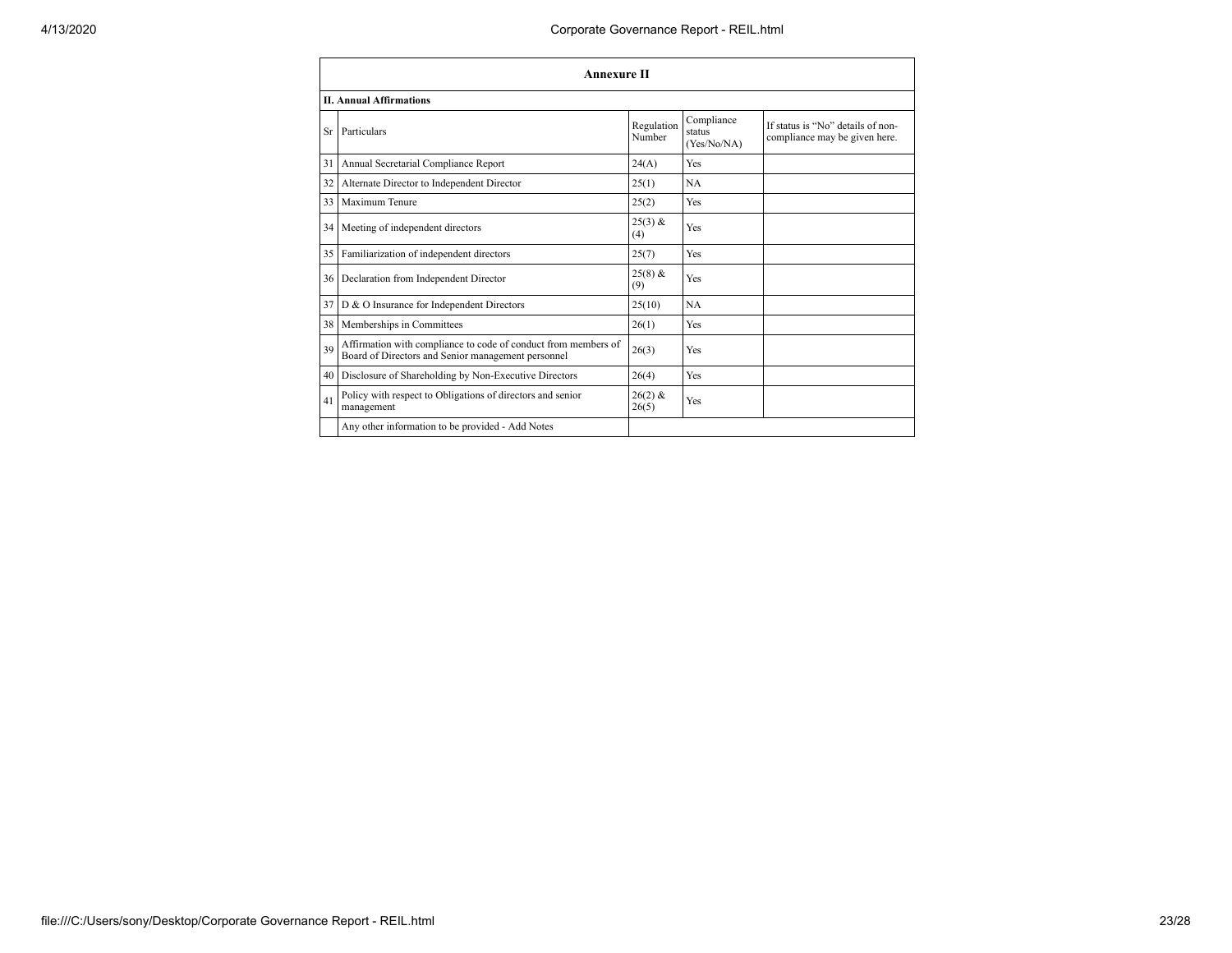| Annexure II                                             |                  |  |  |  |
|---------------------------------------------------------|------------------|--|--|--|
| Name of signatory                                       | Vartika Malhotra |  |  |  |
| Company Secretary and Compliance Officer<br>Designation |                  |  |  |  |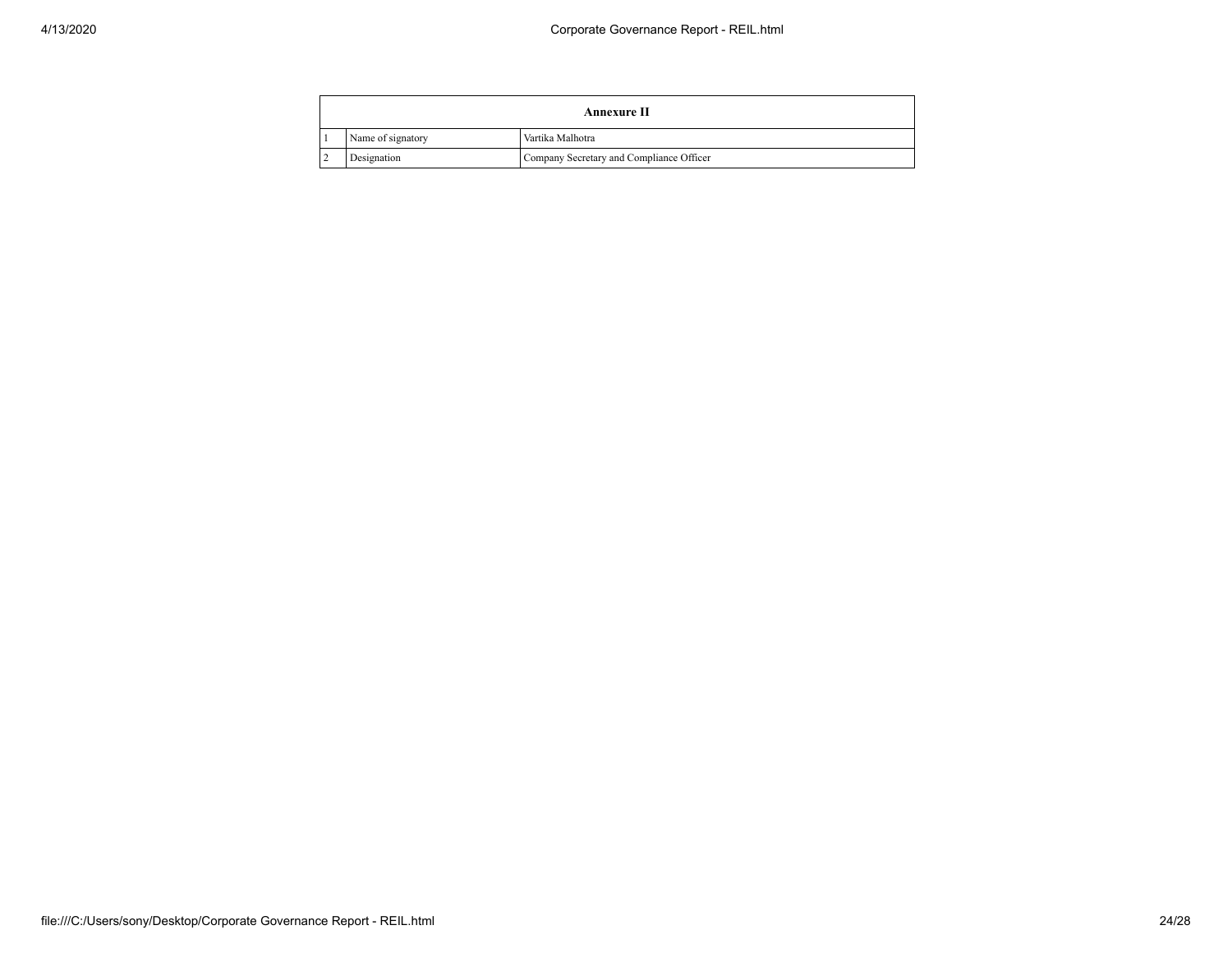|                          | Annexure II                                                                                                                                                           |                                         |  |  |  |
|--------------------------|-----------------------------------------------------------------------------------------------------------------------------------------------------------------------|-----------------------------------------|--|--|--|
| <b>III.</b> Affirmations |                                                                                                                                                                       |                                         |  |  |  |
| Sr l                     | <b>Particulars</b>                                                                                                                                                    | <b>Compliance status</b><br>(Yes/No/NA) |  |  |  |
|                          | The Listed Entity has approved Material Subsidiary Policy and the Corporate Governance requirements with<br>respect to subsidiary of Listed Entity have been complied | Yes                                     |  |  |  |
|                          | Any other information to be provided                                                                                                                                  |                                         |  |  |  |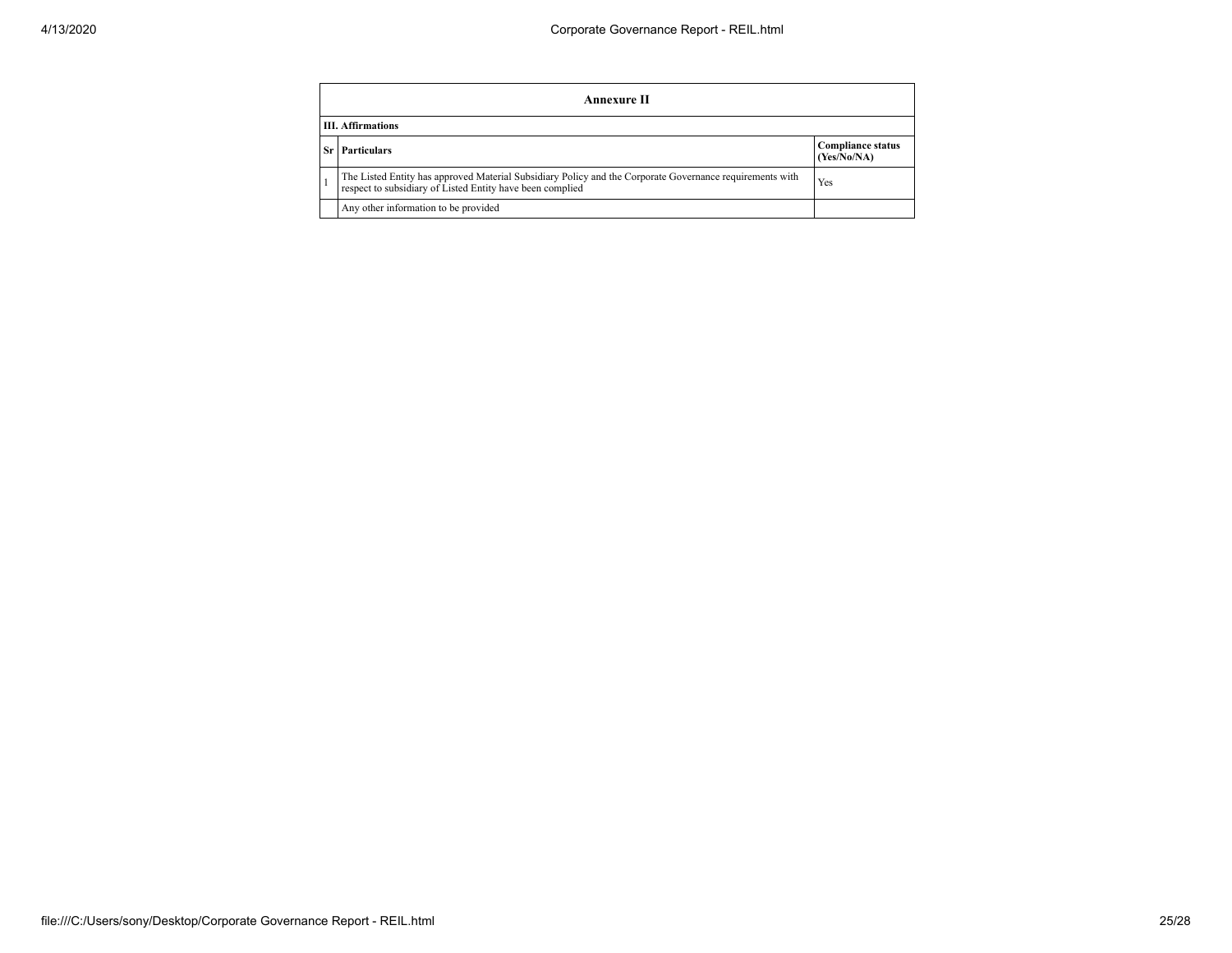| Annexure II       |                                          |  |
|-------------------|------------------------------------------|--|
| Name of signatory | Vartika Malhotra                         |  |
| Designation       | Company Secretary and Compliance Officer |  |